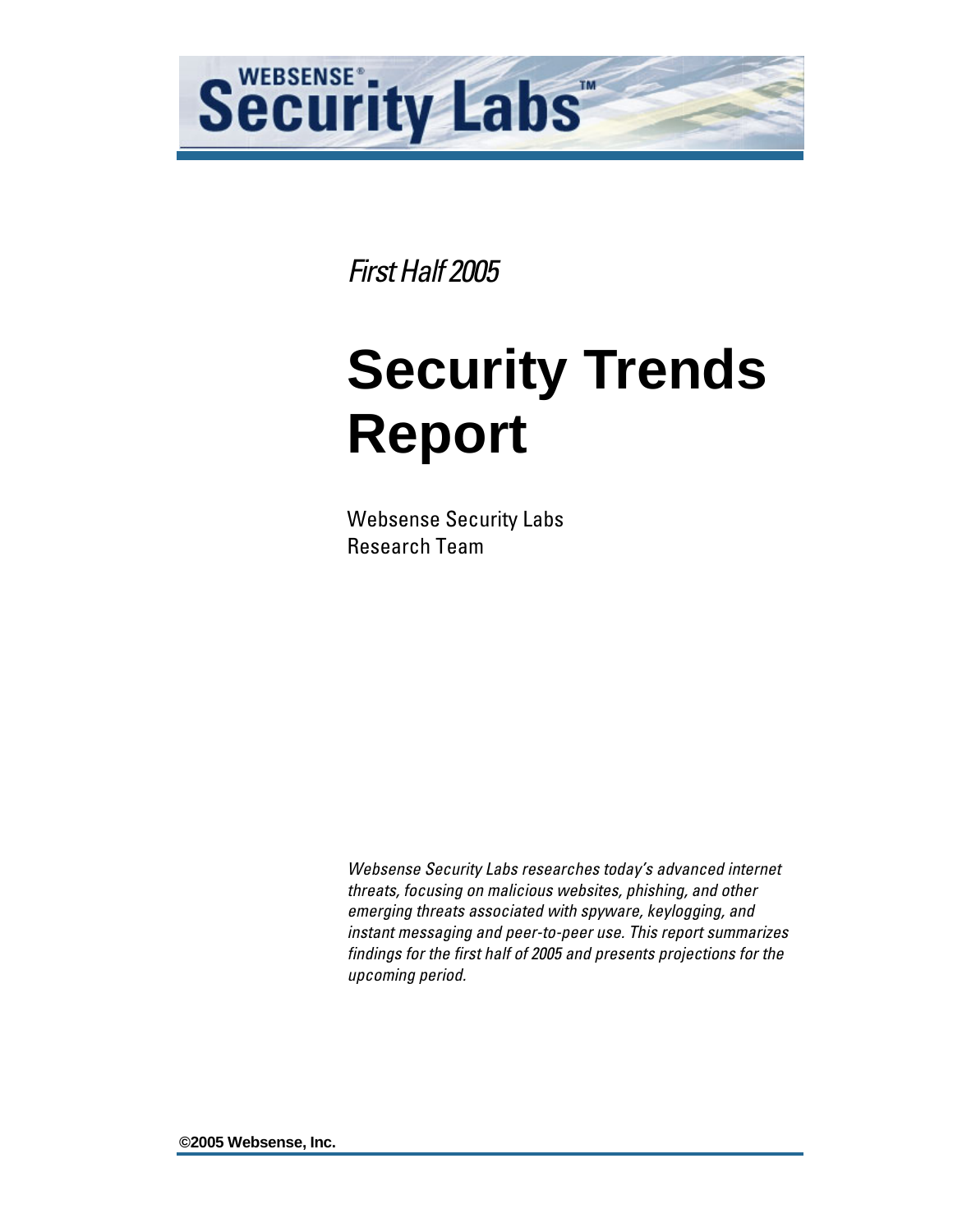## **Contents**

| Reasons for changes and projections for the future 10 |  |
|-------------------------------------------------------|--|
|                                                       |  |
|                                                       |  |
|                                                       |  |
|                                                       |  |
|                                                       |  |
|                                                       |  |
|                                                       |  |
|                                                       |  |
|                                                       |  |
|                                                       |  |
|                                                       |  |
|                                                       |  |
|                                                       |  |
|                                                       |  |
|                                                       |  |
|                                                       |  |
|                                                       |  |
|                                                       |  |
|                                                       |  |
|                                                       |  |
|                                                       |  |
|                                                       |  |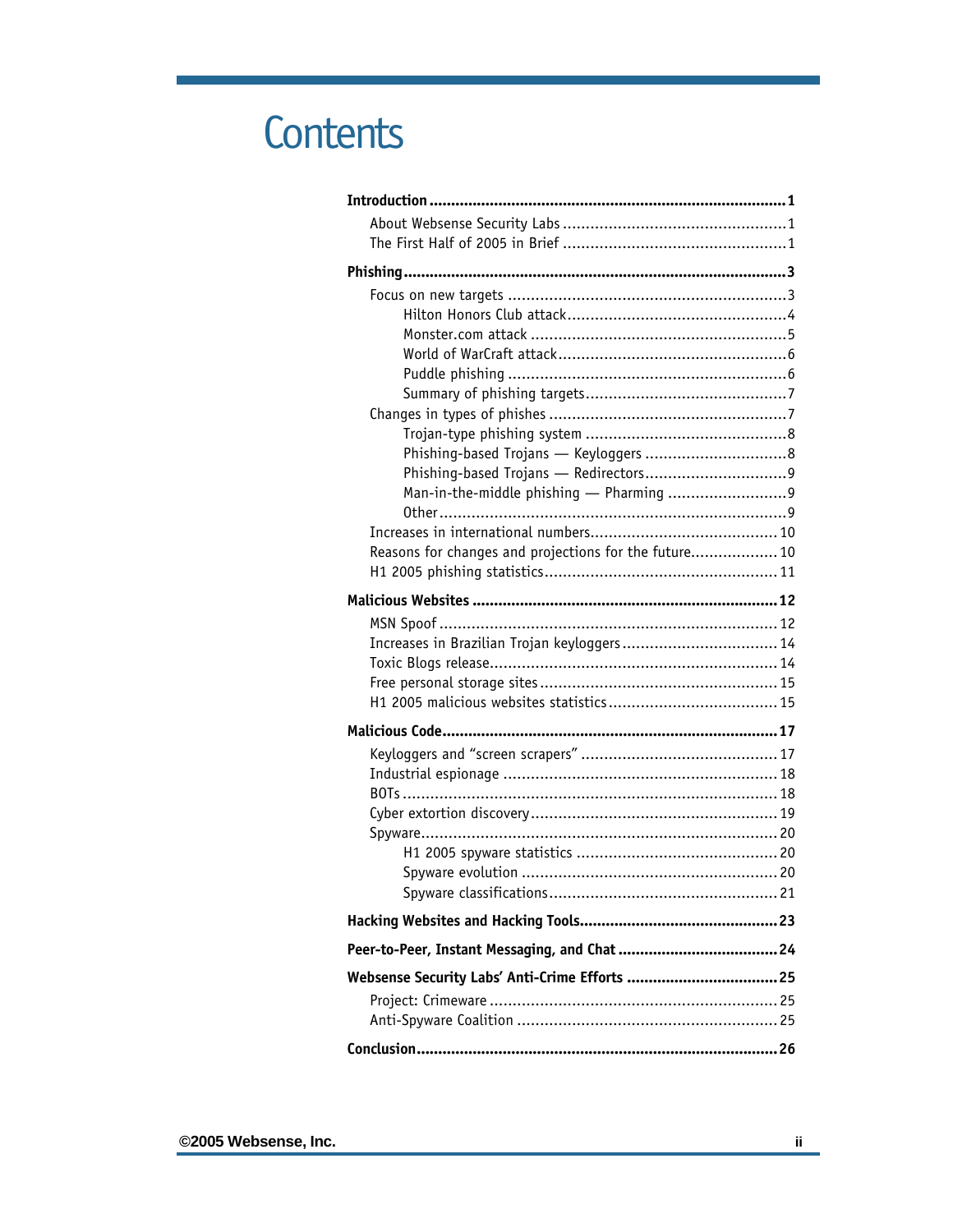### <span id="page-2-0"></span>**Introduction**

#### **About Websense Security Labs**

Websense Security Labs™ was introduced in August 2004, with the primary objective of discovering and investigating today's advanced internet threats, and then publishing those findings. With extensive internet and malicious code categorization expertise, Websense Security Labs provides research and delivers timely product and information updates to the security community and Websense customers to support them in making their infrastructures more secure.

Like our previous report, this report summarizes significant findings during

this period. This report also evaluates these threats in terms of trends and, where possible, also includes projections for the upcoming year.

> *Unless otherwise noted, all information is from Websense Security Labs and its research.*

#### **The First Half of 2005 in Brief**

The web as an attack vector continued to evolve and grow in the first half of 2005. We saw a marked increase in the number of malicious websites and in the amount of malicious code written with criminal intent ("crimeware"). The phishing landscape also changed considerably, with significant differences in the types of targets and types of attacks.

| Phishing                                                                    |           |
|-----------------------------------------------------------------------------|-----------|
| Phishing emails                                                             |           |
| <b>Phishing keyloggers</b>                                                  | 0         |
| <b>Phishing redirectors</b>                                                 | ∩         |
| Pharming                                                                    | 0         |
| <b>Malicious Websites</b>                                                   |           |
| Social engineering / deception<br>techniques                                | 0         |
| Keyloggers                                                                  | ∩         |
| <b>Toxic blogs</b>                                                          | ဂ         |
| <b>Malicious Code</b>                                                       |           |
| Spyware - keyloggers                                                        | 0         |
| Spyware – industrial espionage                                              | 0         |
| <b>BOTs</b>                                                                 | $\bullet$ |
| <b>Hacking Websites and Hacking Tools</b>                                   |           |
| <b>Hacking sites and tools</b>                                              |           |
| P2P, IM, Chat                                                               |           |
| Bots - using P2P, IM, Chat                                                  |           |
| IM - using vulnerabilities or social<br>engineering and a malicious website |           |
| P2P - spreading malicious code                                              |           |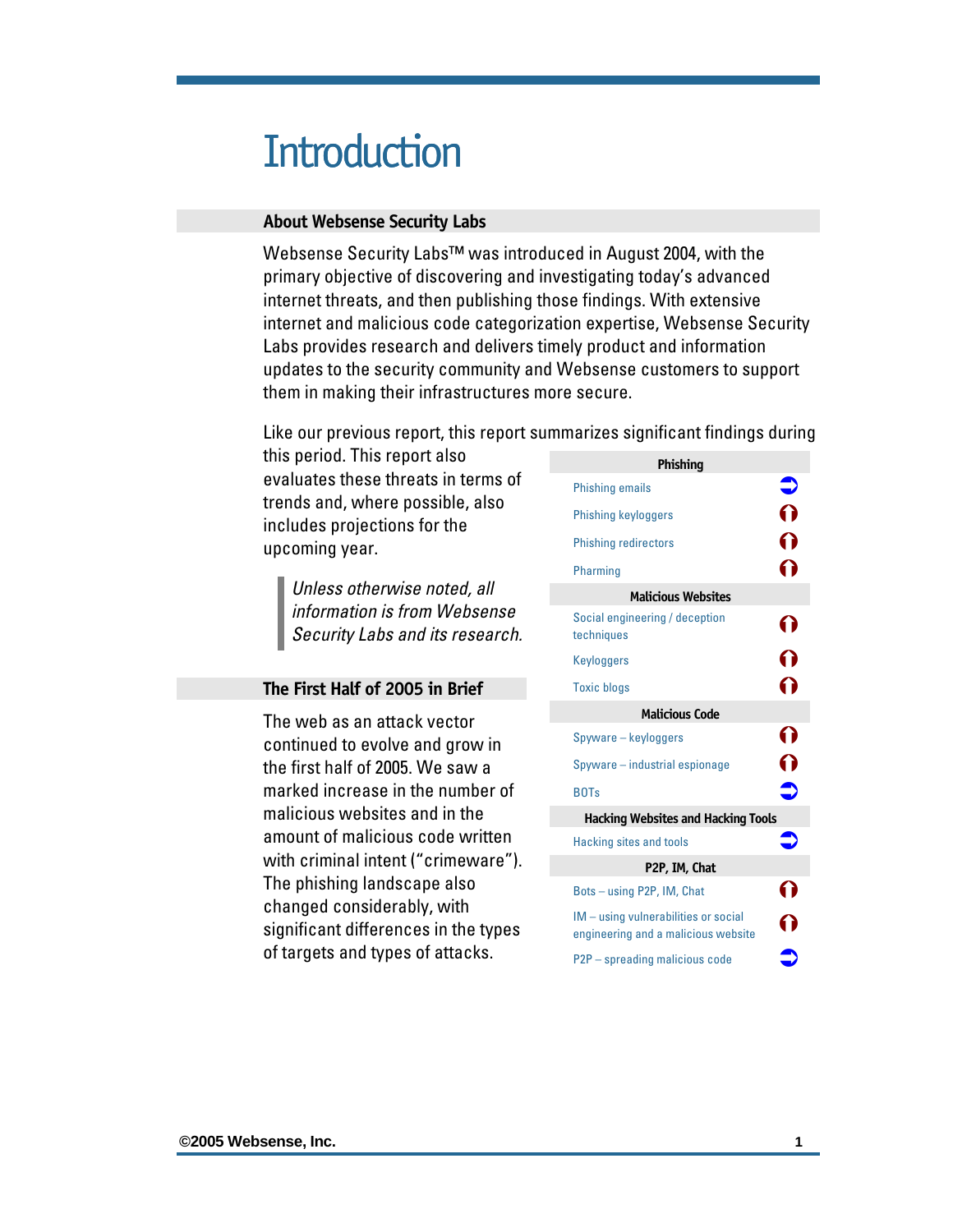We also saw a change in how spyware is being used, with increasing use of keyloggers and screen scrapers in acts of industrial espionage.

In the first half of 2005, Websense Security Labs was successful in identifying and hindering several high-profile exploits, including one aimed at MSN Korea. We also discovered a new type of attack — cyber extortion — in which money is requested from users to fix the very problem created by the cyber criminal.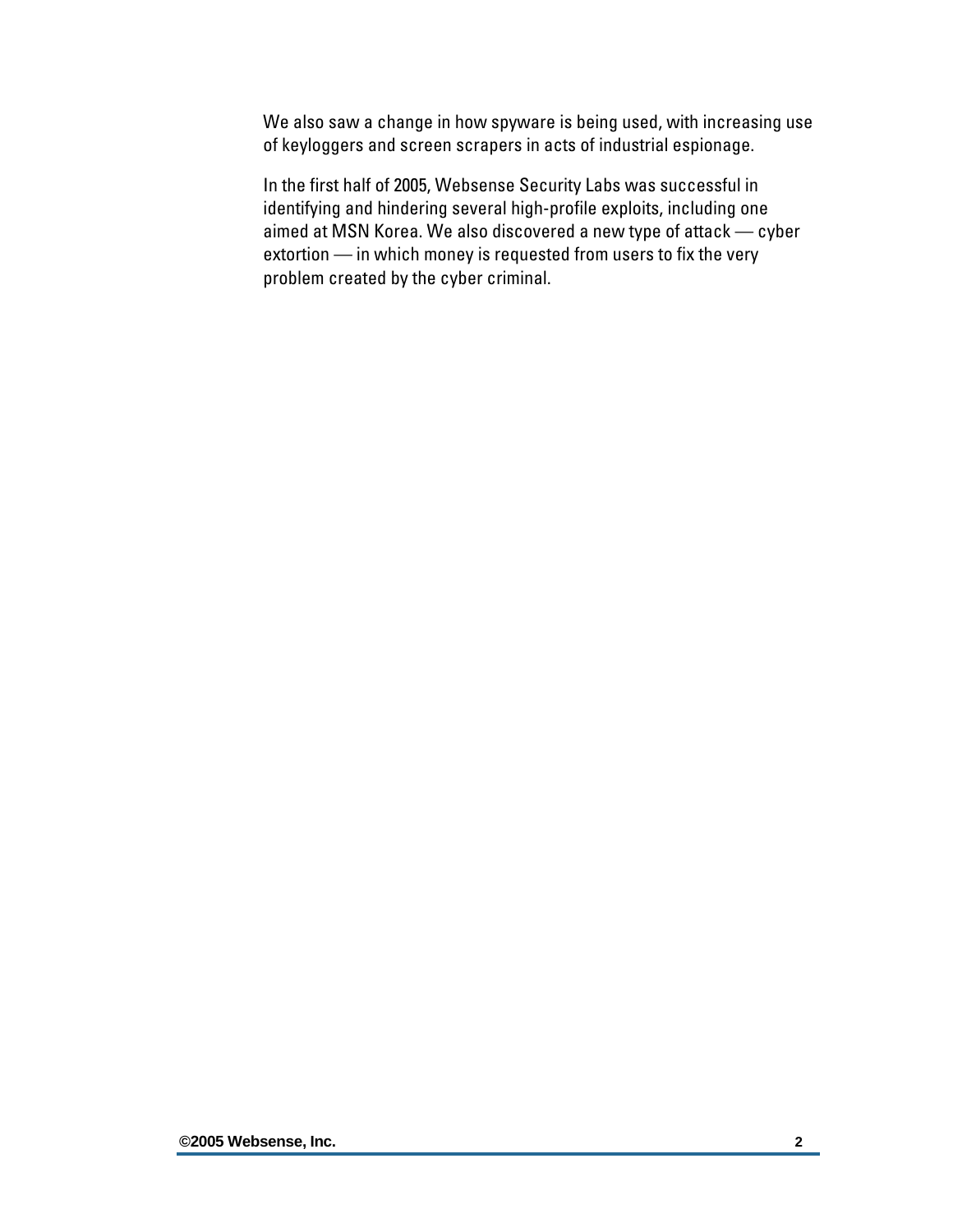### <span id="page-4-0"></span>**Phishing**

### *New targets, new types, and increases in international numbers*

The attack landscape changed considerably during this period, with new targets and types of phishes. We also observed increases in the number

of international brands targeted. We have also seen dramatic increases in the number of smaller, regional banks being targeted credit unions, in particular. We have seen a growing number of small credit unions targeted by "puddle phishing" scams more than 30 since the beginning of the year. Interestingly, at least one of the community

*Phishing is a method where information such as account numbers, usernames, and passwords is collected from users and then used to compromise their online accounts.* 

banks recently targeted operates with as few as 11 branches.



Courtesy Anti-Phishing Working Group

#### **Focus on new targets**

Although the numbers of phishing attacks are declining and the pace is flattening, we are seeing some trends in the types of targets that are being sought out. Many attacks in the first half of 2005 targeted nonfinancial-based organizations in the entertainment and games industries.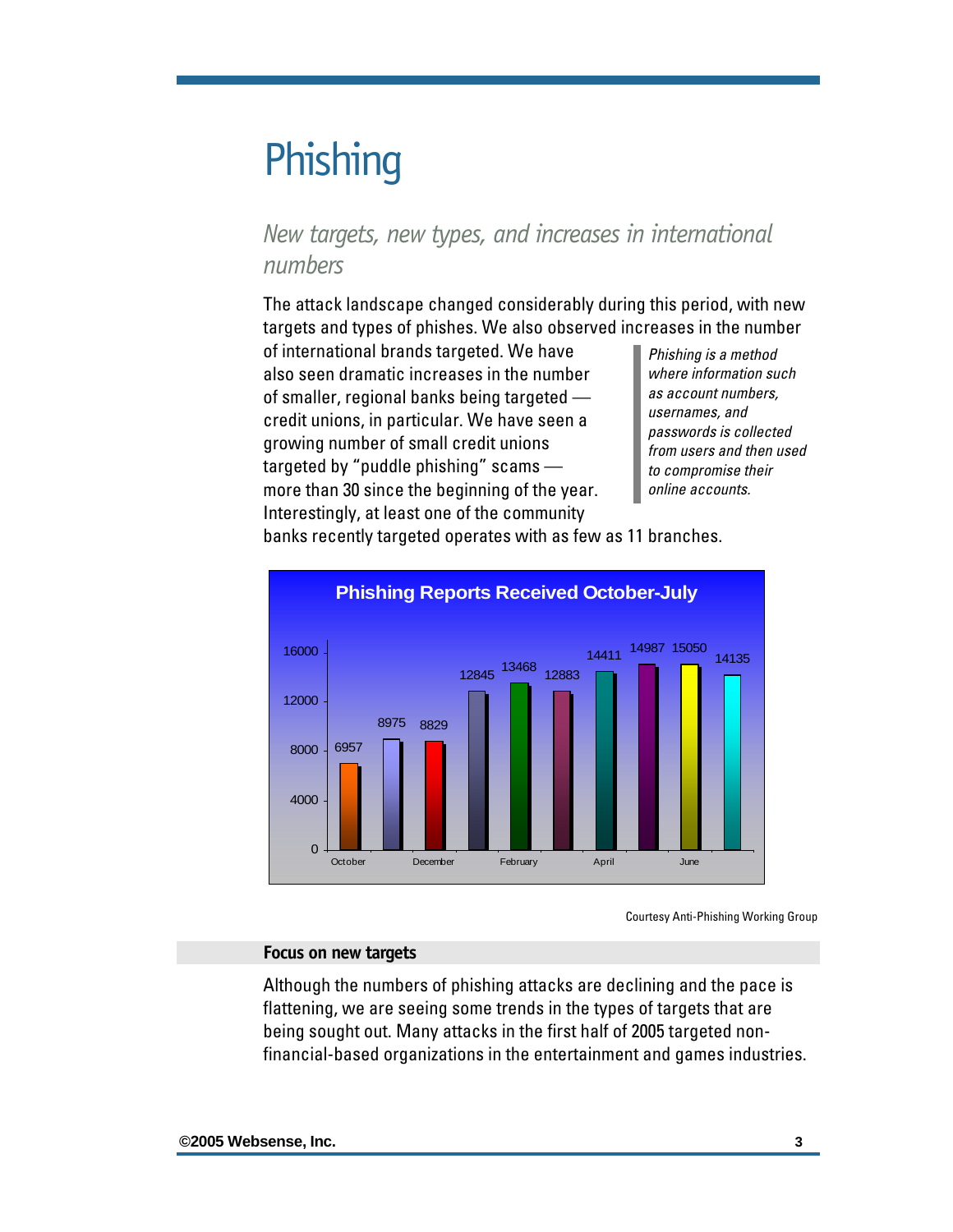<span id="page-5-0"></span>Some recent examples include Hilton Honors, Monster.com, and World of WarCraft.

The Monster.com and Hilton Honors Club attacks are examples of how phishing attacks have become more targeted. In both cases, specific user-accounts were profiled and lures appeared to have been sent to profiled accounts. Attacking specific corporations is also something new, where a lure is sent within a specific company in order to garner specific information. These attacks show that, when an attacker can profile or hone an attack, it can become that much more accurate.

#### **Hilton Honors Club attack**

In this attack, members of the Hilton Honors Club receive a spoofed email message asking them to click a link to verify account information and help prevent internet fraud. If the users click the link, they are directed to a phishing site where they are instructed to complete a form requiring contact and credit card information. This site uses java script to attempt to spoof the browser address bar.

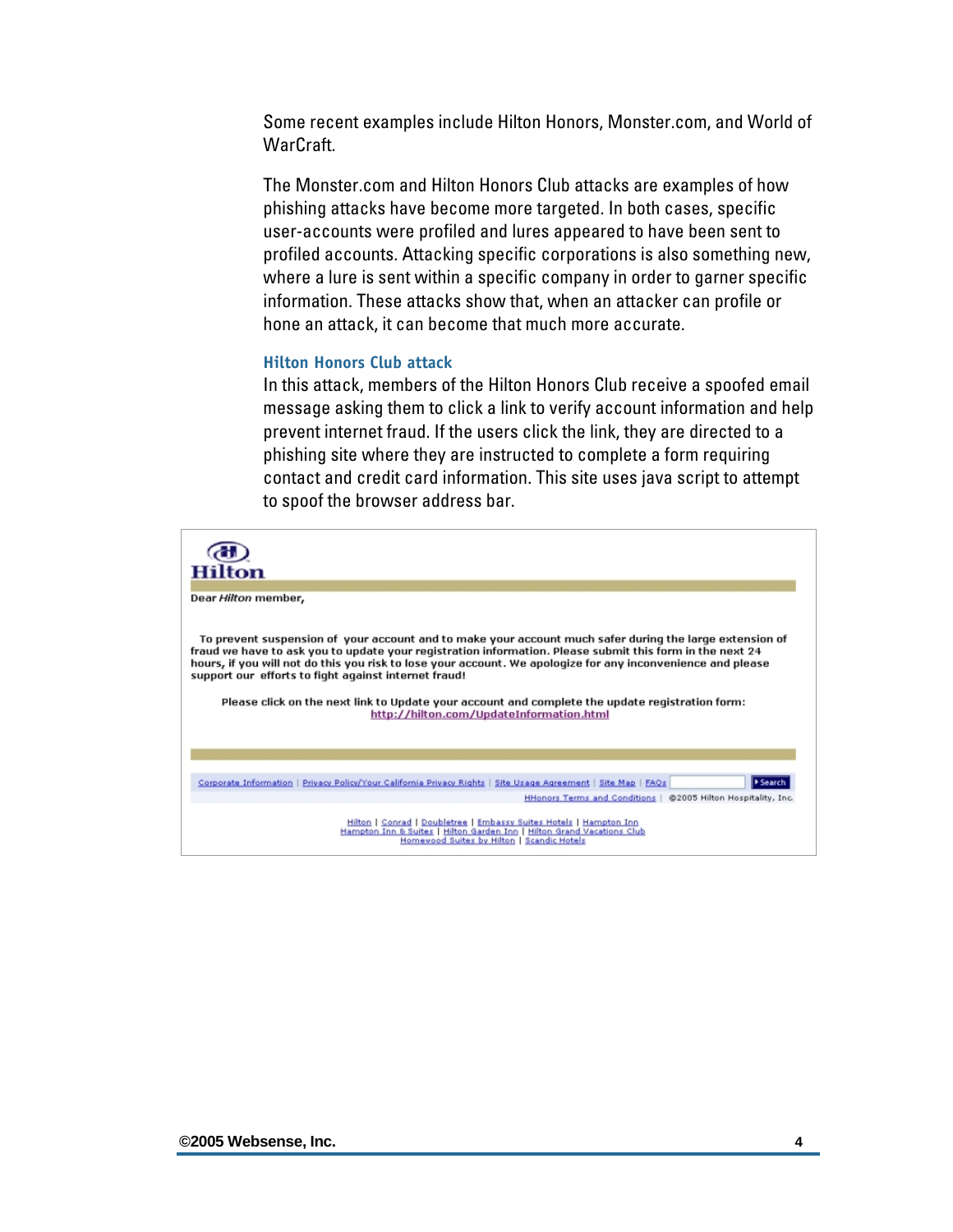#### <span id="page-6-0"></span>**Monster.com attack**

This phishing attack targets companies who use the Monster.com Employers section. In this attack, customers receive a spoofed email from the Monster Customer Support department informing them that their account has been suspended and that they must log in to validate their information.

| $-9 - 69 - 0$<br>http://                                        | /monster/index.php                                                                                                                                                                                                                                             |                   | G <br>$\blacktriangledown$                                                                                                                                                                     |
|-----------------------------------------------------------------|----------------------------------------------------------------------------------------------------------------------------------------------------------------------------------------------------------------------------------------------------------------|-------------------|------------------------------------------------------------------------------------------------------------------------------------------------------------------------------------------------|
| 1 WSLabs Vulnerabiliti<br><b>Resumes</b><br>Home<br><b>Jobs</b> | <b>Special Offers</b><br><b>All Products</b>                                                                                                                                                                                                                   | <b>My Account</b> | <b>Resource Center</b><br><b>Help</b>                                                                                                                                                          |
| <i>monster</i> <sup>*</sup><br>for employers                    |                                                                                                                                                                                                                                                                |                   | - FREE OFFER -<br><b>FREE quide on how to</b><br>evaluate candidates.                                                                                                                          |
| You must log in or create an account to proceed.<br>Log In      |                                                                                                                                                                                                                                                                |                   | <b>NEED HELP?</b>                                                                                                                                                                              |
| Not a Member yet?<br>Continue                                   | <b>Already a Member?</b><br>Username/Email Address<br>Password<br>Log In<br>forgot your password?                                                                                                                                                              |                   | - Email<br>- Live Text Chat<br>- Call 1-800-MONSTER<br>Get more info.<br><b>FEATURED PARTNERS</b><br><b>FEATURED PARTNERS</b><br>Click here to find<br>out what your<br>skills are worth<br>ei |
|                                                                 |                                                                                                                                                                                                                                                                |                   | <b>FEEDBACK</b><br>Tell us what you think                                                                                                                                                      |
|                                                                 | Monster Home   For Employers   Search Jobs   My Monster   Career Center   Help   Communicate   Research Companies<br>Privacy Statement   Terms of Use   Diversity & Inclusion Terms of Use   About Monster   Contact Us   Site Map   Monster Affiliate Program |                   |                                                                                                                                                                                                |
|                                                                 |                                                                                                                                                                                                                                                                |                   | <b>CLICK HERE</b>                                                                                                                                                                              |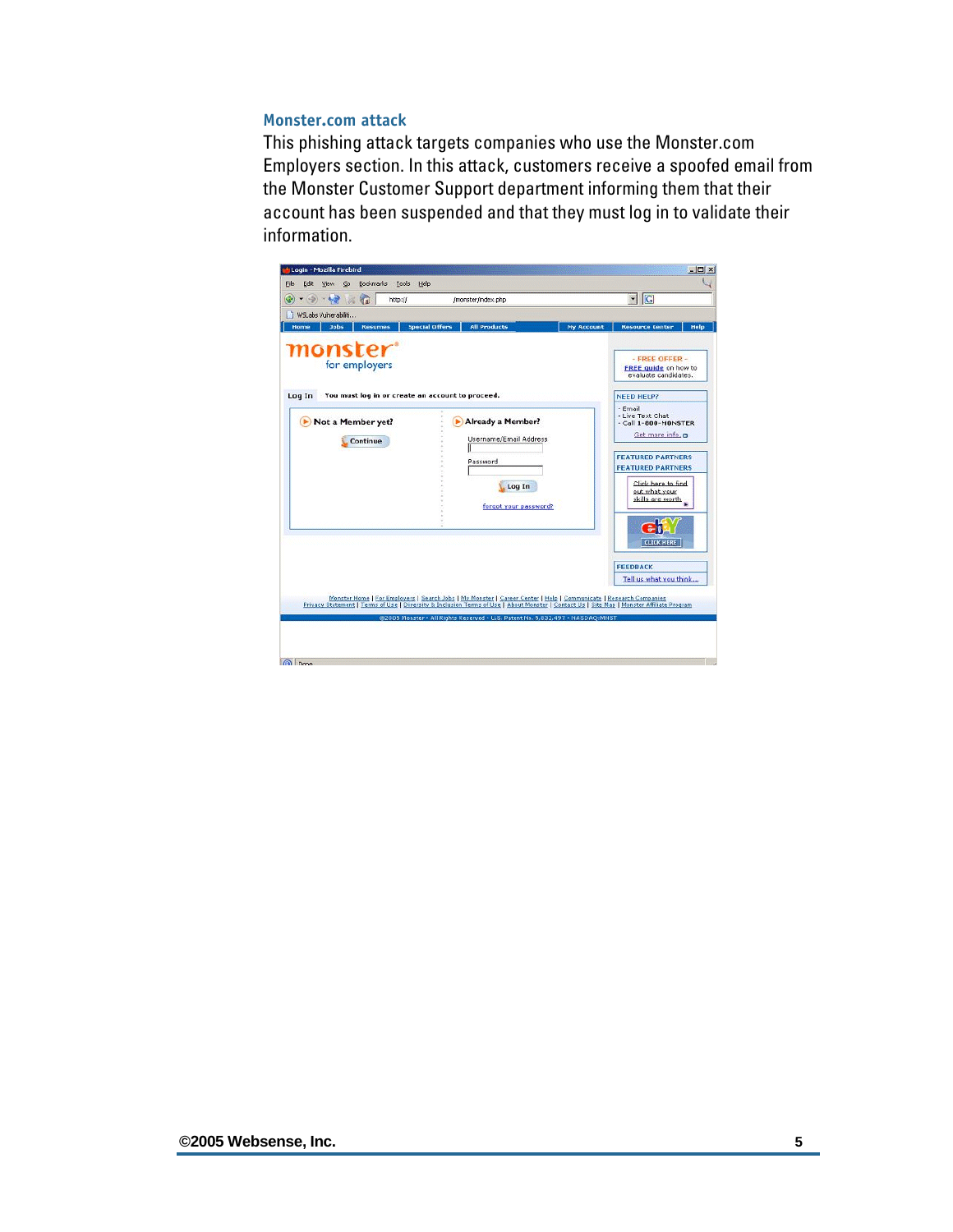#### <span id="page-7-0"></span>**World of WarCraft attack**

Another fraudulent website targets users of the popular multiplayer online game, World of WarCraft. The site uses a cousin URL which is one character off the real website's address. When users access the fraudulent site, they are requested to log on to the system to play. When they enter their credentials, the information is then posted to the fraudulent website. The site also uses links and graphics from the real websites.



#### **Puddle phishing**

In the past, phishers focused on mainstream consumer websites with millions of users. Now the targets are becoming much smaller and more localized. By targeting a bank with just a few branches, the number of potential phishing prey is reduced to a much smaller number, sometimes to just a few thousand people. Nonetheless, the fact that we are seeing more and more of the smaller financial outlets being targeted by phishing attacks may indicate that this is a highly profitable scam.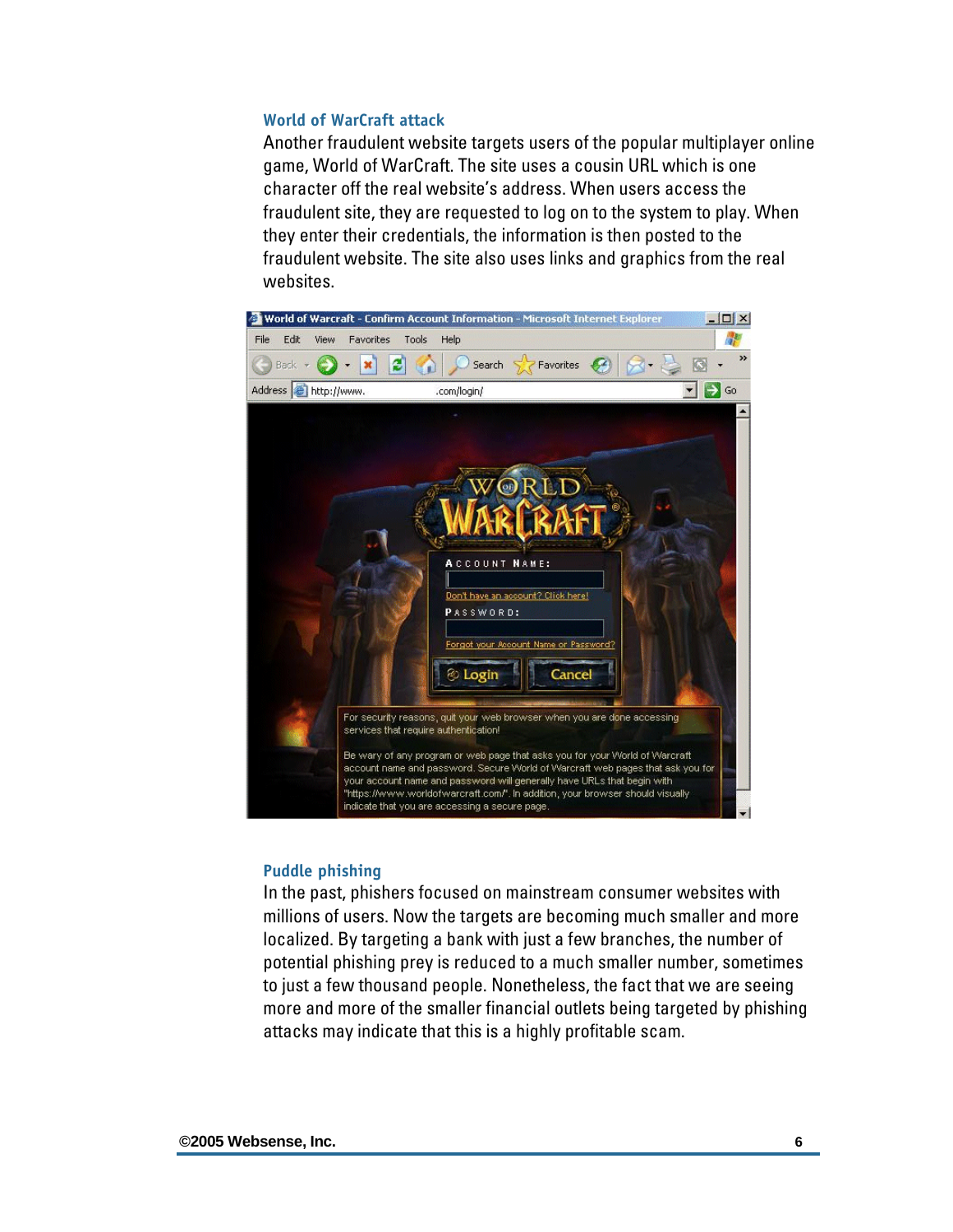<span id="page-8-0"></span>Although the smaller size of the financial institution being targeted is a new phenomenon, the phishing method used by the attackers has not changed. The typical phishing email is still delivered as if it was from a legitimate financial institution and contains a message threatening to deactivate, block, or restrict users' accounts in some way if they do not update their personal account information. Users are instructed to visit a specific website, where they are prompted to enter confidential information such as ATM PINs, credit card numbers, Social Security Numbers, and email addresses.

The attack style and dynamics are very similar on many of these recent puddle phishing attempts, which may mean that there is some tool sharing or a small number of attackers behind this recent wave.

#### **Summary of phishing targets**

The most targeted industry sector for phishing attacks continues to be financial services, from the perspective of total number of unique phishing sites as well as the number of companies targeted. The financial services sector accounted for nearly 86%. This category includes phishing attacks against community banks and credit unions, in addition to well-known institutions with global brands.



Courtesy Anti-Phishing Working Group

#### **Changes in types of phishes**

In our 2004 report, we noted the ways criminals had begun to attack unsuspecting users in order to steal consumer information. Although phishing with social engineering lure emails and counterfeit websites is still the most prominent phishing technique, there has been a rise in the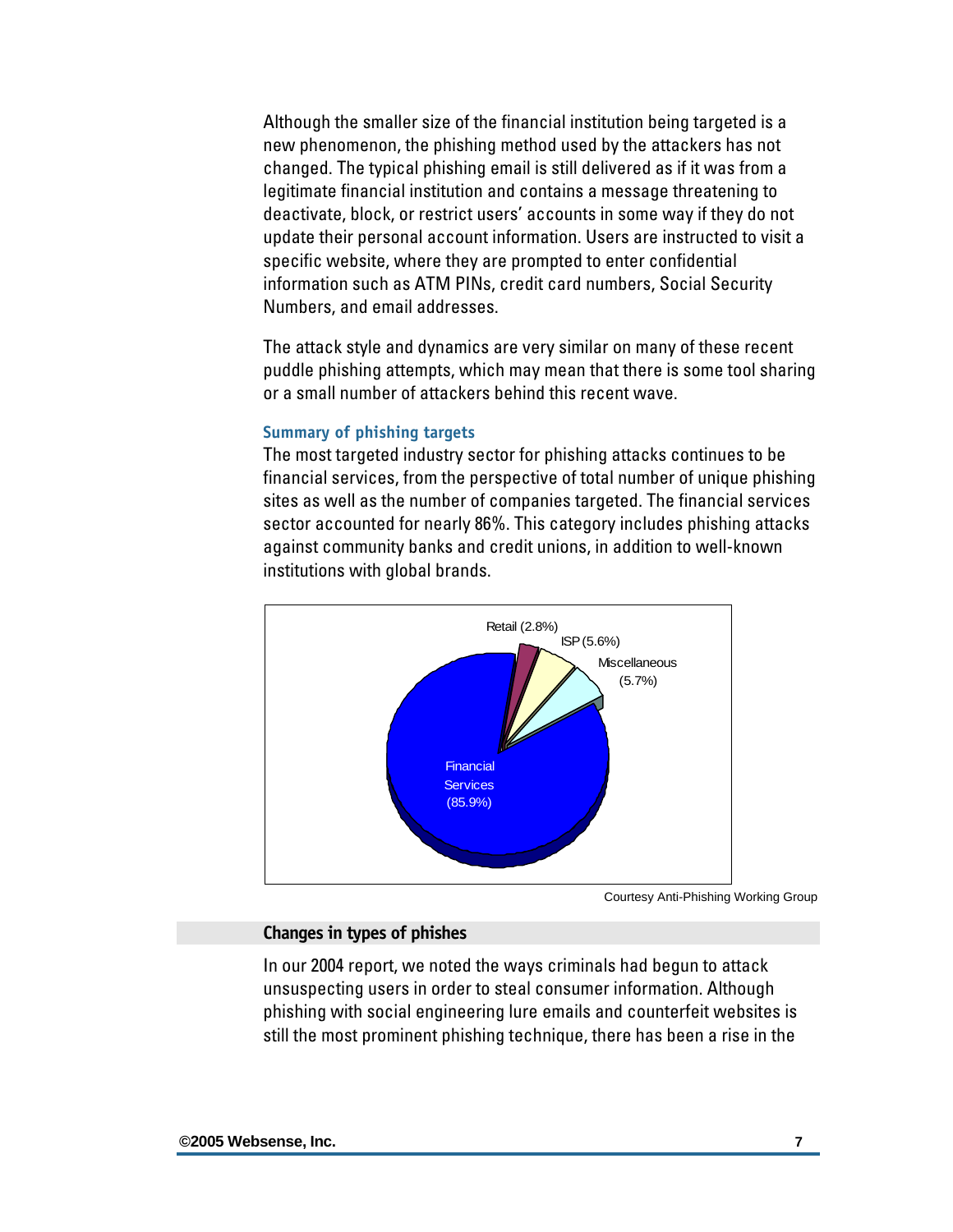<span id="page-9-0"></span>number alternative methods used to co-opt consumers' online credentials or gain control of their accounts without using direct deception.

#### **Trojan-type phishing system**

During this period, several Trojan horse keylogger attacks fully exploited the main advantage that this type of crimeware has when compared to traditional phishing. The attacks include a list of thousands of brandholders' domains, demonstrating the advance of phishing technology using wide-scope consumer-credential capture techniques. This finding indicates a drive by phishers to launch a generic keylogger attack against all credible, potential targets. Keyloggers were designed to log information when visiting popular financial institution sites, ecommerce and sales force portals, and even the online entertainment industry.

#### **Phishing-based Trojans — Keyloggers**

Unlike most generic keyloggers, phishing-based keyloggers have tracking components, which attempt to monitor specific actions (and specific organizations) in order to target specific information. The most common keyloggers seek access to financial-based websites, ecommerce sites, and web-based mail sites.

As the figures below show, we have seen an increase in the number of keylogging applications and the sites that host them.

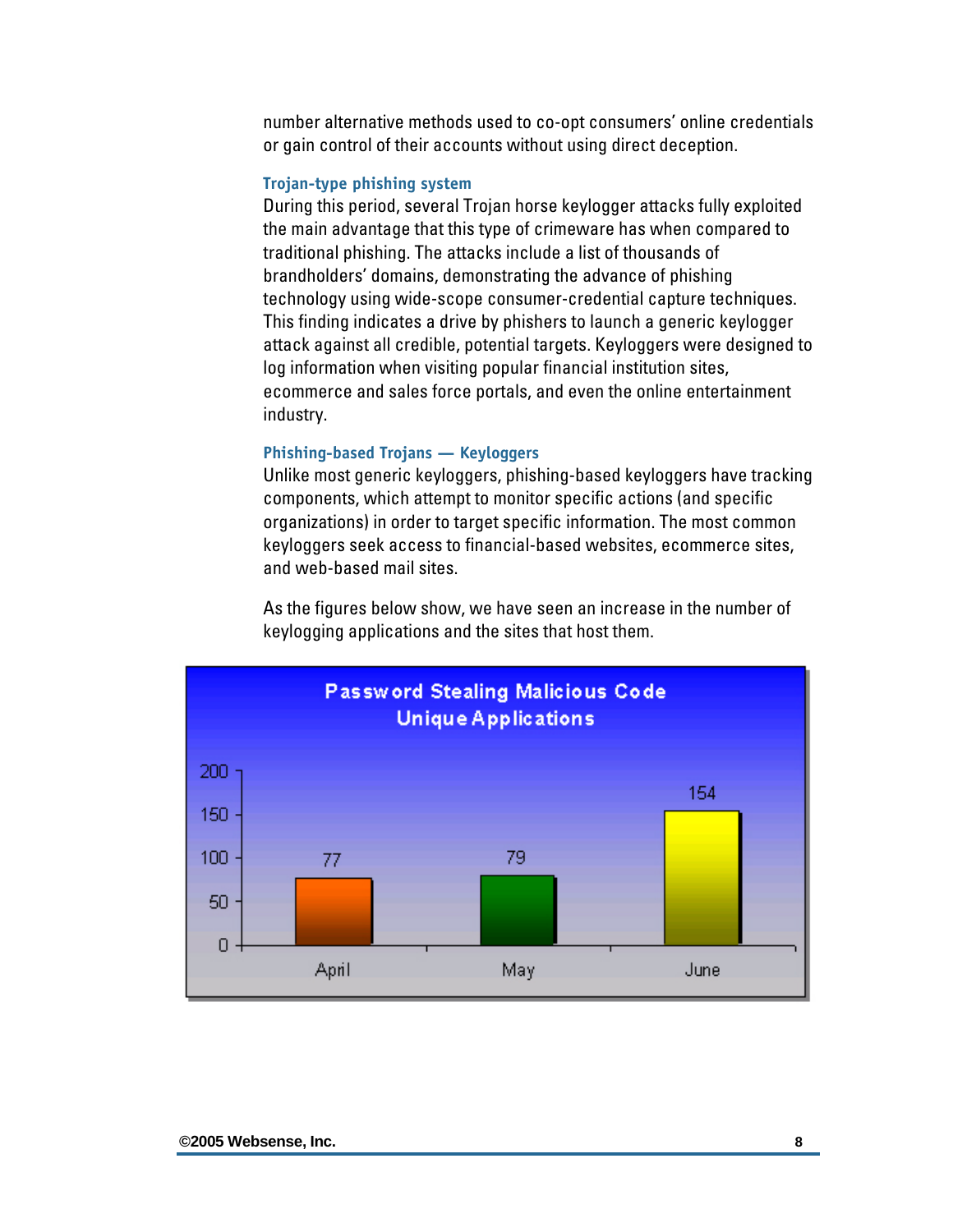<span id="page-10-0"></span>

#### **Phishing-based Trojans — Redirectors**

Redirectors transfer end user network traffic to a location other than that which the user intended. The "redirector" category includes crimeware that changes host files and other DNS specific information, browserhelper-objects that redirect information to fraudulent sites, and crimeware that may install a network level driver or filter to redirect to fraudulent locations. All of these are installed with the intention of compromising information, which could lead to identity theft or other credentials being taken with criminal intent.

We have seen an increase in the number of redirectors. The two most common are (1) Browser Helper Objects (BHOs), which are designed as browser plug-ins and redirect HTTP traffic to a fraudulent website instead of the intended destination, and (2) the modification of local DNS settings. By changing the hosts file and/or the DNS server settings, the destination can also be spoofed by redirecting the users to a fraudulent site.

#### **Man-in-the-middle phishing — Pharming**

Pharming is an attack that intercepts information between two parties' communications in order to redirect users to a fraudulent location. The most popular attack is DNS cache poisoning.

#### **Other**

Other recent examples include typo-attacks, where users mistype a popular domain and are then infected with crimeware, and search-engine poisoning, where users are directed to a fraudulent website, which downloads crimeware onto machines when users use a search engine.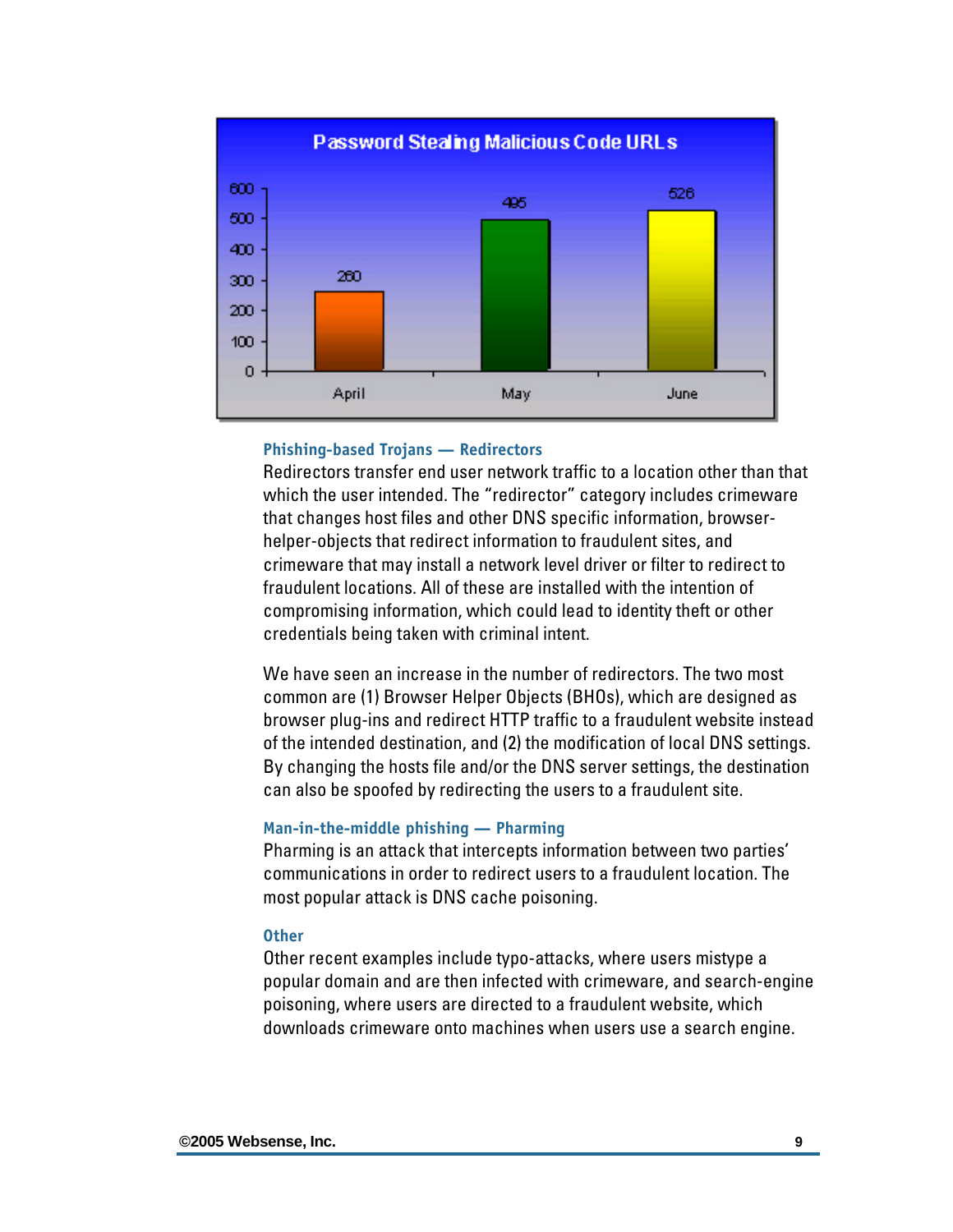#### <span id="page-11-0"></span>**Increases in international numbers**

We witnessed significant increases in the number of international brands being targeted within their own regions.

During the reported timeframe there were large increases in phishing attacks against brands that are outside the U.S. and the U.K. Compared to H1 2004, where we saw five new target brands outside of the US and UK, during this period we saw more than 25 new attacks against brands from the following countries: Mexico, Japan, Spain, Italy, France, Dubai, Brazil, and Australia.

#### **Reasons for changes and projections for the future**

We believe that changes in the phishing landscape are due in part to the countermeasures and increases in end user awareness put in place by large financial institutions and ecommerce organizations. In response to successful counterattack measures, the attackers are setting their sights on other targets and changing their tactics.

Attacks are also becoming more sophisticated and difficult to detect. As banks and other organizations deploy more sophisticated anti-keylogging and other robust authentication methods, attackers will respond with new, more intricate approaches. The cat and mouse game will continue, and new attacks will evolve as defenses become stronger.

We also believe that there will be continued "hunting in packs," where criminal groups will share tools to create large-volume attacks with similar attack characteristics. Criminals will be able to leverage attack components and simply modify their targets.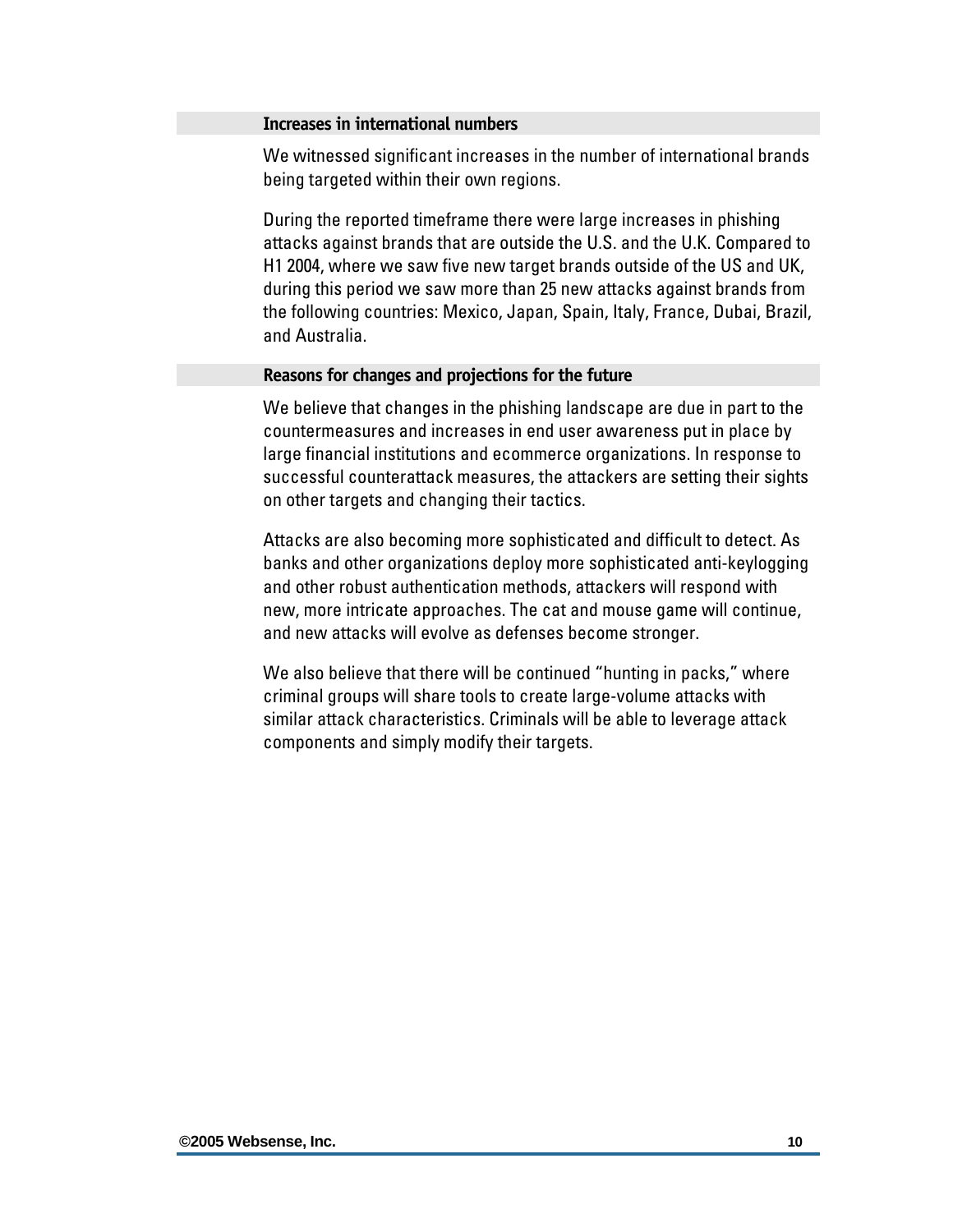#### <span id="page-12-0"></span>**H1 2005 phishing statistics**

As the illustration below shows, the U.S. is still the top country for hosting phishing sites, with almost 55%. The U.K. is second with 10%, and Brazil is third with almost 8%. To date, Brazil still has the highest concentration of phishing-based keyloggers that target Brazilian financial institutions and use deception techniques written in Portuguese. Also, unlike regular phishing websites, phishing keylogger sites are not commonly hosted on compromised machines. It is more likely for them to be on a free hosting ISP, blog, or personal storage.

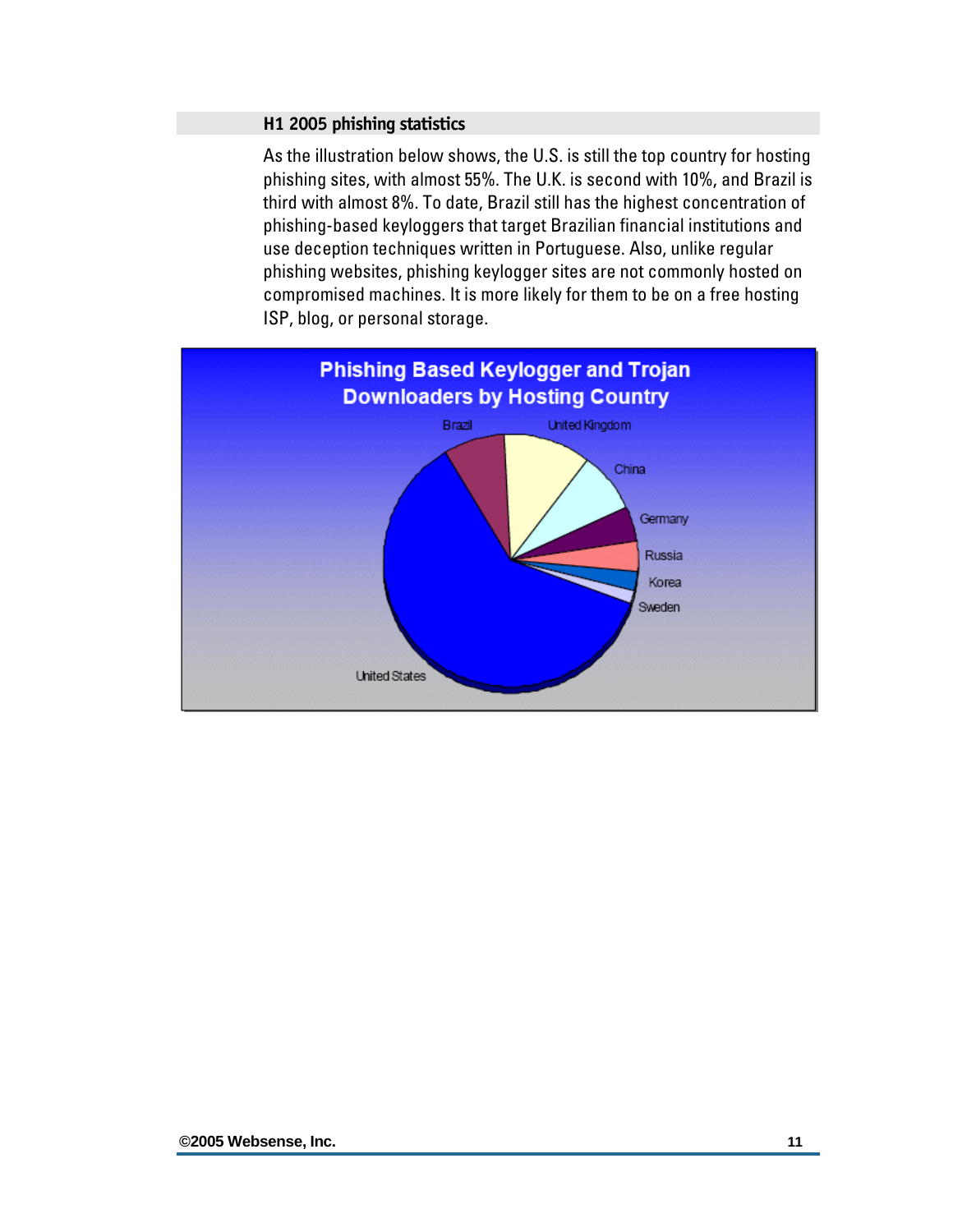### <span id="page-13-0"></span>Malicious Websites

### *Capitalizing on software vulnerabilities and human nature vulnerabilities*

As in 2004, we saw several software vulnerabilities disclosed in H1 2005 and followed shortly thereafter by exploits. However, we also saw an increase in the number of exploits against Firefox,

in order to spoof the browser toolbar and others.

Even though several browser vulnerabilities were exploited, traditional deception through social engineering is still the method used most often to infect end users with malicious code. Well-crafted *Malicious websites are sites that contain code that may intentionally modify end users' systems without their consent, causing harm.* 

emails, instant messages, and a variety of other devious methods are still being used to entice users to visit websites in order to infect them. These methods are often combined with vulnerability exploits; however, in most cases an executable sits on a website waiting for an end user to run it so it can work. The web is by far the fastest growing attack vector.

The motive for creating malicious websites is also trending away from annoyances such as changing the default homepage and adding bookmarks to a browser to more nefarious purposes like running exploit code to open a backdoor and changing browser address bars to fake banking and other sites for phishing.

#### **MSN Spoof**

Websense Security Labs received several reports of two new versions of spoofed emails that are being used to install spyware/adware onto users' machines.

The first version of the email claims to be from Microsoft $^{\circ}$ 's security department. It offers users a new security tool to help them feel more secure. The email points to an URL, which is hosted in Romania and was up at the time we issued an alert. Once the user accesses the site in Romania, a Microsoft Internet Explorer BHO DLL is then installed on the machine. This BHO is spyware.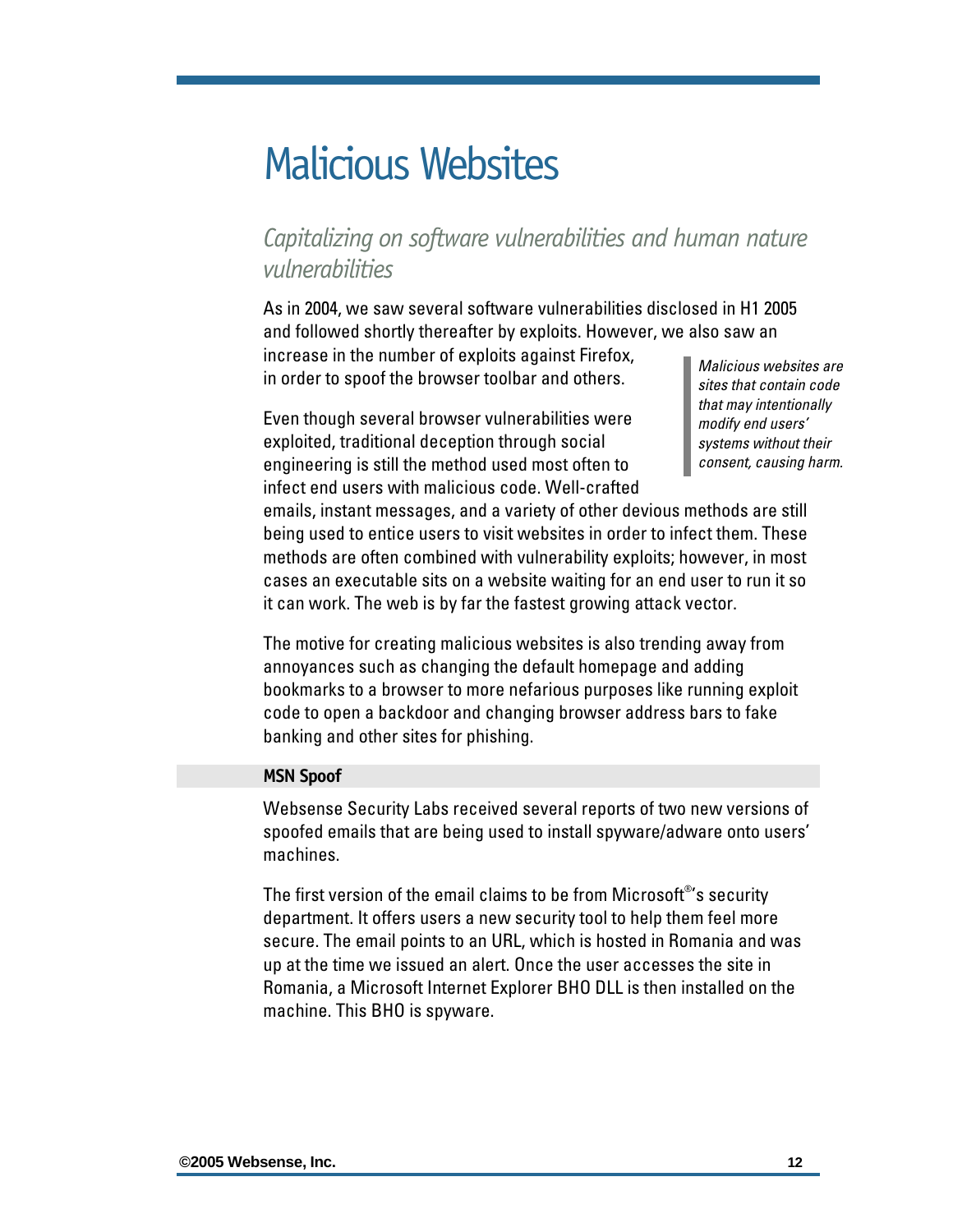

The second version claims that, because many people are illegally using its services without paying, Microsoft is requiring users to update their credit card information. The message reassures users that they will not be charged for any additional services at this time. The email links to a website which, when accessed, attempts to install a Browser Helper Object (BHO DLL) on the machine. The BHO is also spyware.

| : Hello Microsoft user,                                                                                                                                                                                                                          |
|--------------------------------------------------------------------------------------------------------------------------------------------------------------------------------------------------------------------------------------------------|
| We here at Microsoft would like you to still receive your normal<br>computer updates, That Will profect your computer spin spyware. We have noticed A lot of people are illegally Using our<br>services Without paying for their Win<br>invalid. |
| So you will lose any information on your computer. If you do not validate<br>your serial number, your copy of windows will be labeled as piracy.                                                                                                 |
| Your Credit Card will not be charged. We use your credit card<br>information to validate your windows system. If any one else has your<br>serial number we will contact you by phone.                                                            |
| It is critical that you update your serial number and validate it, so no one<br>else will attempt to use it. We've also added Programs to help fight                                                                                             |
| piracy and adware.                                                                                                                                                                                                                               |
| After your verification is complete. You can download these programs<br>free of charge.                                                                                                                                                          |
| Please validate your account by Signing in our web site below.                                                                                                                                                                                   |
| <site removed=""></site>                                                                                                                                                                                                                         |
| Thank you                                                                                                                                                                                                                                        |
| Removed<br>Windows XP Activation Team                                                                                                                                                                                                            |
|                                                                                                                                                                                                                                                  |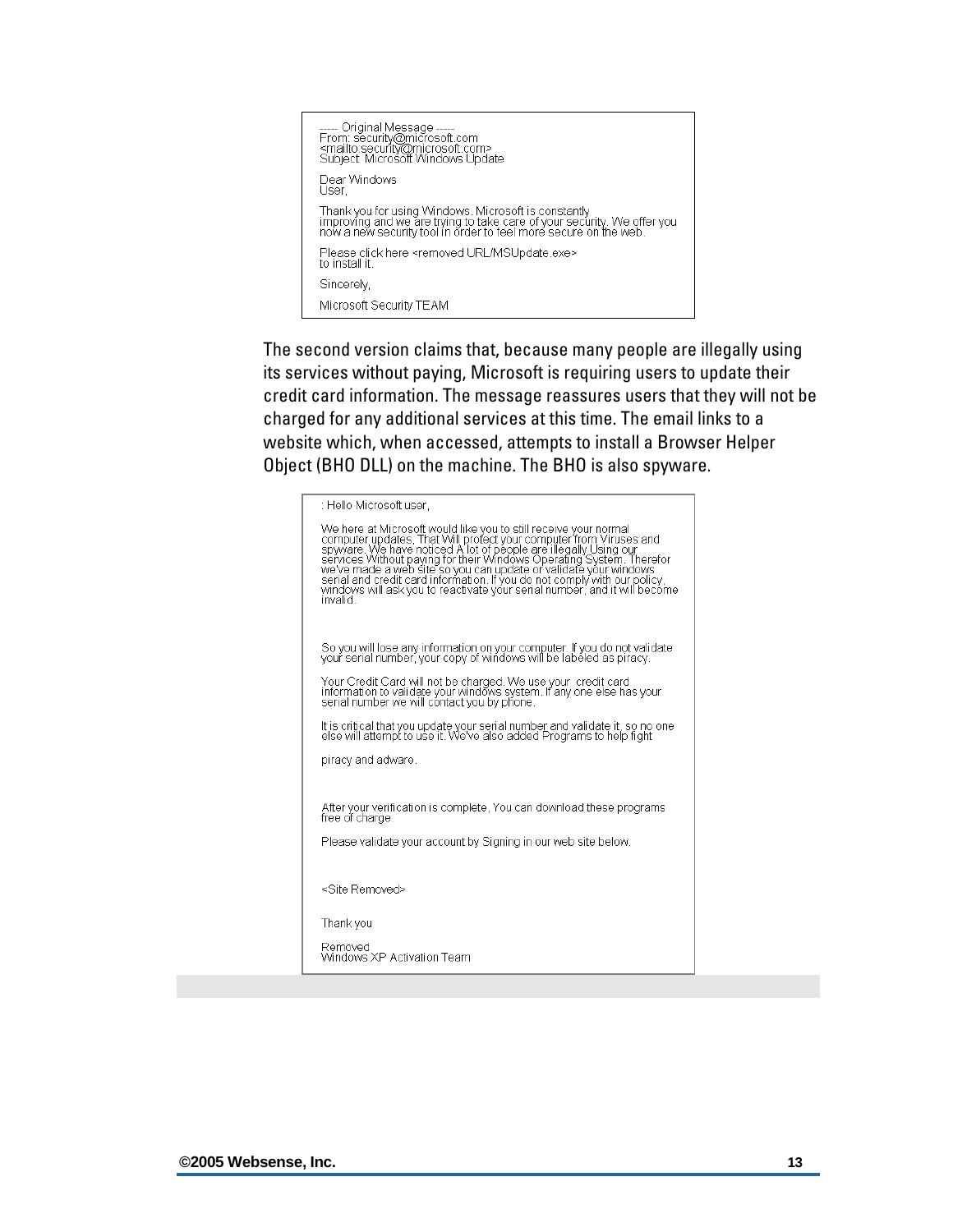#### <span id="page-15-0"></span>**Increases in Brazilian Trojan keyloggers**

In early 2005, Websense Security Labs saw a dramatic increase in the volume of phishing-based malicious code — in particular, code that targets Brazilians. This code is designed to run on a machine and log keystrokes when a connection is made to predetermined websites. The keylogger then sends that information to a remote location for the purpose of identity theft.

From November of 2004 through December 2004, Websense Security Labs researched and identified an average of 1-2 new phishing keylogger variants and 10-15 new malicious websites hosting this code per week.

From February 2005 until now, we are researching and identifying 8-10 new keylogger variants and more than 100 malicious websites that are hosting these keyloggers per week.

#### **Toxic Blogs release**

Blogs are increasingly being exploited as a means to distribute malicious code and keylogging software. To date in 2005, we have discovered hundreds of instances of blogs involved in the storage and delivery of harmful code.

Cyber-criminals are now taking advantage of blog sites that allow users to easily publish their own web pages at no cost. Blogs can be attractive vehicles for hackers for several reasons: blogs offer large amounts of free storage, they do not require any identity authentication to post information, and most blog hosting facilities do not provide antivirus protection for posted files.

In some cases, the culprits create a blog on a legitimate host site, post viral code or keylogging software to the page, and attract traffic to the toxic blog by sending a link through spam email or instant messaging (IM) to a large number of recipients. In other cases, the blog can be used as a storage mechanism, which keeps malicious code that can be accessed by a Trojan horse that has already been hidden on the user's computer.

For example, on March 23, 2005, Websense Security Labs issued an alert detailing a spoofed email message that attempted to redirect users to a malicious blog. The blog would then run a Trojan horse designed to steal banking passwords. In this situation, the user received a message spoofed from a popular messaging service, offering a new version of their IM program. Upon clicking the link, the user was redirected to a blog page that was hosting a password-stealing keylogger. When predetermined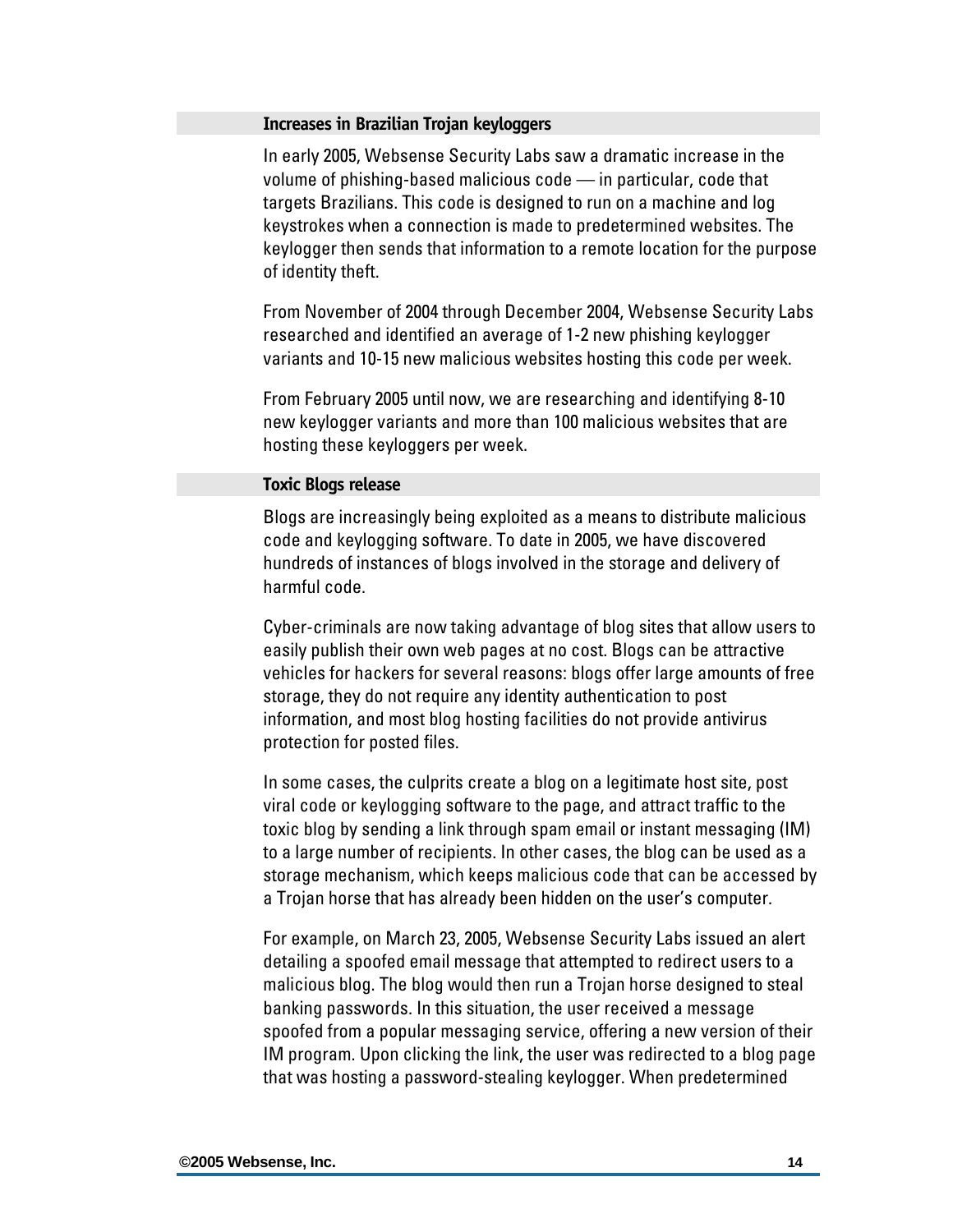<span id="page-16-0"></span>banking websites were accessed, the keylogger (bancos.ju) logged keystrokes and sent them to a third party.

These aren't the kind of blog websites that someone would stumble upon and infect their machine accidentally. The success of these attacks relies upon a certain level of social engineering to persuade the individual to click on the link. In addition, the blogs are being utilized as the first step of a multi-layered attack that could also involve a spoofed email, Trojan horse, or keylogger.

#### **Free personal storage sites**

Free personal web hosting sites are increasingly being exploited by hackers seeking affordable and anonymous ways to store and disseminate mobile malicious code (MMC) and dangerous types of spyware, such as keyloggers, which are designed to steal personal and confidential information. Since the beginning of 2005, we have discovered more than 2,500 incidents of these websites distributing MMC, Trojan horses, and keyloggers.



**H1 2005 malicious websites statistics**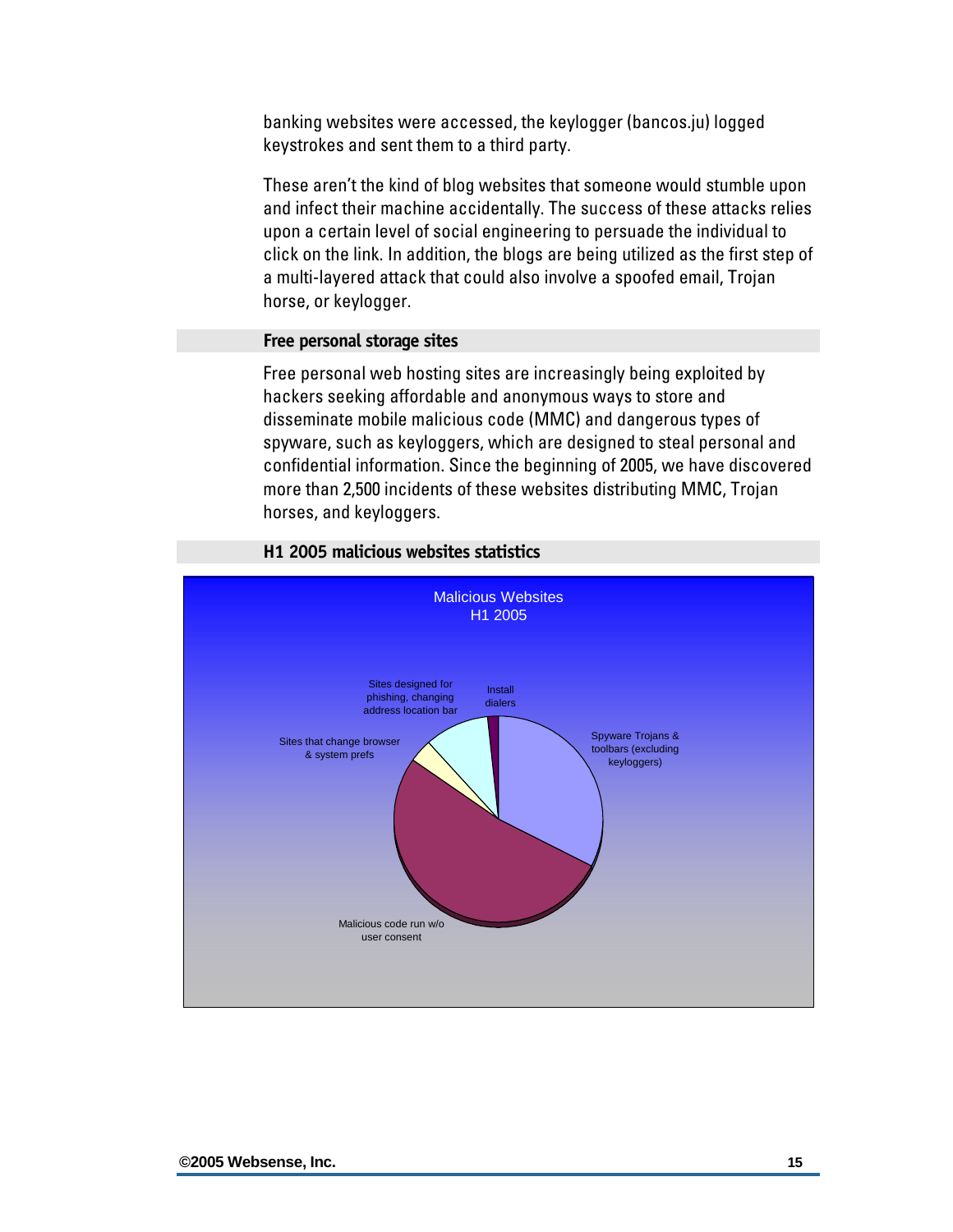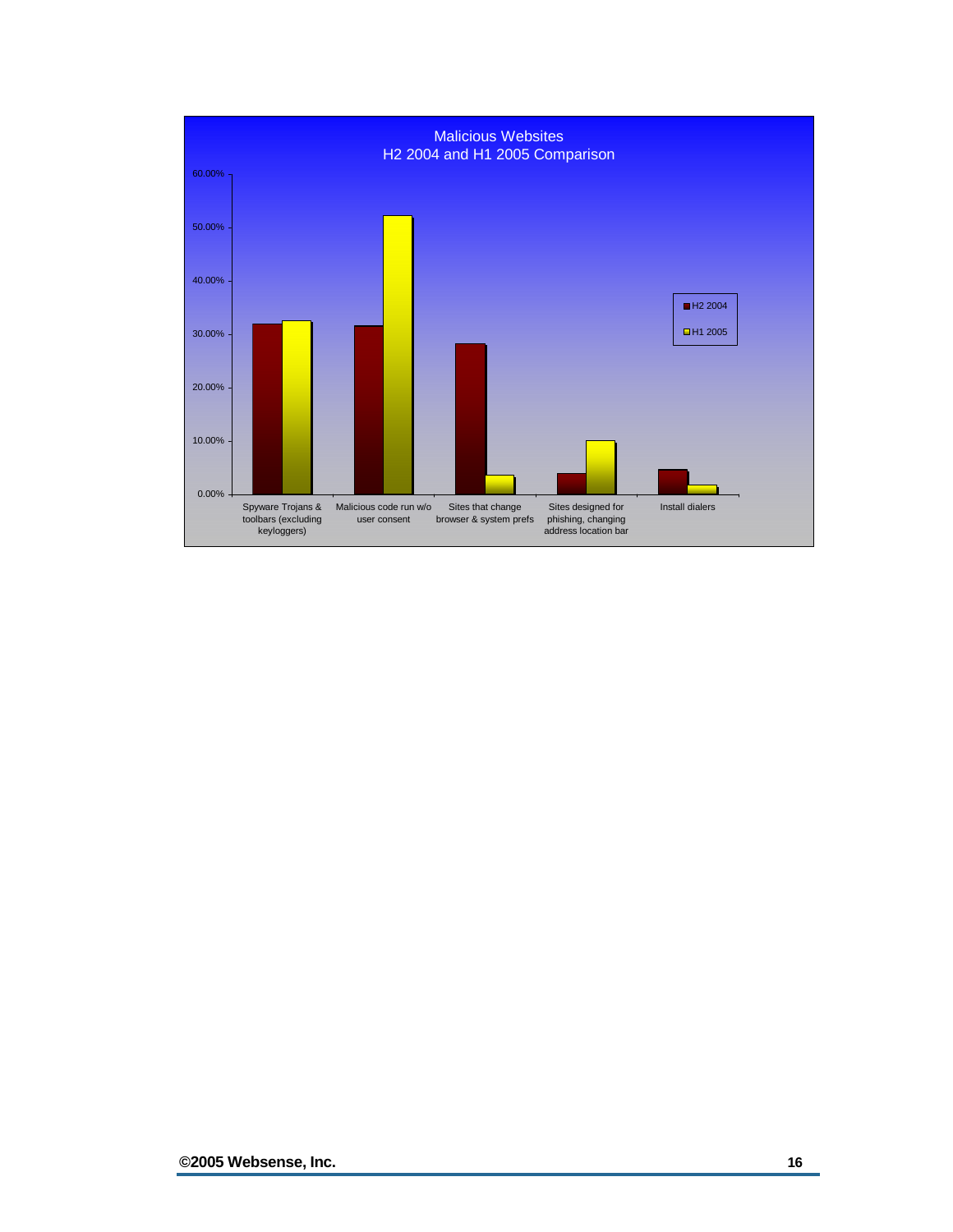### <span id="page-18-0"></span>Malicious Code

### *Trojan horses, keyloggers, spyware, BOTs, and cyber extortion*

The technology used last period to design standalone "Trojan horse" programs is now being used in phishing and spyware attacks. More and more we are seeing the distinctions between types of attacks becoming blurred, as cyber criminals combine techniques to accomplish their objectives.

#### **Keyloggers and "screen scrapers"**

During this period, we noted a new advanced spyware technique where HTML emails are sent to millions of users. Cyber-criminals use vulnerabilities in certain programs or use social engineering techniques to encourage users to run a program. When the program runs, mouse activity is captured a click at a time, and the results are then used to playback the clicks in order to capture the users credentials for the purpose of identity theft.

| 59       |                  |                    |         |                  |      |                               | Andwick:       |                    |           | Joiningha    |                            |          |               |              |          |                |                               |         | $\sim$ $\sim$ $\sim$ $\sim$ $\sim$ |                  |               | piunoyiu               |
|----------|------------------|--------------------|---------|------------------|------|-------------------------------|----------------|--------------------|-----------|--------------|----------------------------|----------|---------------|--------------|----------|----------------|-------------------------------|---------|------------------------------------|------------------|---------------|------------------------|
|          |                  |                    |         |                  |      |                               |                |                    |           |              | <b>Andrews</b> Joining Air |          | $\frac{2}{2}$ | 43.          | $^*$ 4   | 85             |                               |         |                                    |                  |               |                        |
|          | ್2               | †3                 | 4       | 85               |      |                               |                |                    |           |              |                            | W.       | е             | r.           |          | у              |                               | 4       | $^{11}$ 5 b                        | 6                | $\mathcal{T}$ |                        |
| W.       | e                | ∔                  |         | V                |      |                               | 4              | 5 <sub>5</sub>     | 6         | $\tau$       | 8                          | s        | d             | +            | ġ        | h              | 3<br>$\overline{\mathcal{O}}$ |         | sí.                                | HU.              |               | $^{\circ}8$<br>$\circ$ |
| s        | d                |                    | g       | h                |      |                               |                | v                  | せ         |              | $\circ$                    | z        | X             | $\mathbb{C}$ | ٧        | $\mathfrak{b}$ |                               | g       | h                                  |                  | κ             |                        |
| z        | $\times$         | c                  | v.      | þ                |      |                               | ġ              | h                  |           | K            |                            | aps Lock |               |              | + Shift  |                | $\mathbb{R}^3$                | ٧       | b                                  | n                | m             | ٠                      |
| aps Lock |                  |                    | + Shift |                  |      | and the<br>$\triangle$ $\leq$ | ٧              | b                  | $\Box$    | $\mathsf{m}$ | Ÿ.                         |          |               |              |          |                |                               | * Shift |                                    |                  |               | Е                      |
|          |                  |                    |         |                  |      |                               | $*$ Shift      |                    |           |              | Éc                         |          |               |              |          |                |                               |         |                                    |                  |               |                        |
|          |                  |                    |         |                  |      |                               |                |                    |           |              |                            |          |               |              |          |                |                               |         |                                    |                  |               |                        |
| 18       |                  | $\mathbb{P}_2$     |         | $\overline{1}^3$ | ção: |                               |                |                    |           | Usuário: si  |                            | eyrufus  |               |              |          | A              |                               |         |                                    | inha clicando    |               |                        |
| q.       | w                | e                  |         |                  |      |                               |                |                    |           |              |                            |          |               |              |          |                |                               |         |                                    | rirtual ao lado. |               |                        |
| a        | $\left  \right $ | d                  |         |                  |      | $\mathbb{P}_2$                | $\mathbb{F}_3$ | ₩                  | - 5       | $\sim 1$ .   |                            | ×<br>8   | 9             | 血            |          | ≔              |                               |         |                                    |                  |               |                        |
| K        | z                | $\mathsf{\hat{X}}$ |         | C                |      |                               | $\sim$         | $\left  + \right $ | August 11 | 6<br>1919.   |                            | $\Omega$ | <b>t</b>      | ¥            | TG.<br>r | $\leftarrow$   |                               | 1818    |                                    | $\Theta$ K       |               |                        |

 $\mathbf{Q}$ 

In this example, a person's username is captured one keyboard click at a time (note the red crosses on individual keys).

 $e \mid r \mid t \mid y$ 

 $d \mid f \mid g \mid h$ 

 $x c | v | h | n$ 

 $u$ 

下

|   |    |   |   | k |
|---|----|---|---|---|
| 1 |    |   |   | 5 |
| w | e. |   |   |   |
|   | d  |   | g |   |
|   |    | с |   |   |

eclado

**©2005 Websense, Inc. 17**

Caps Lock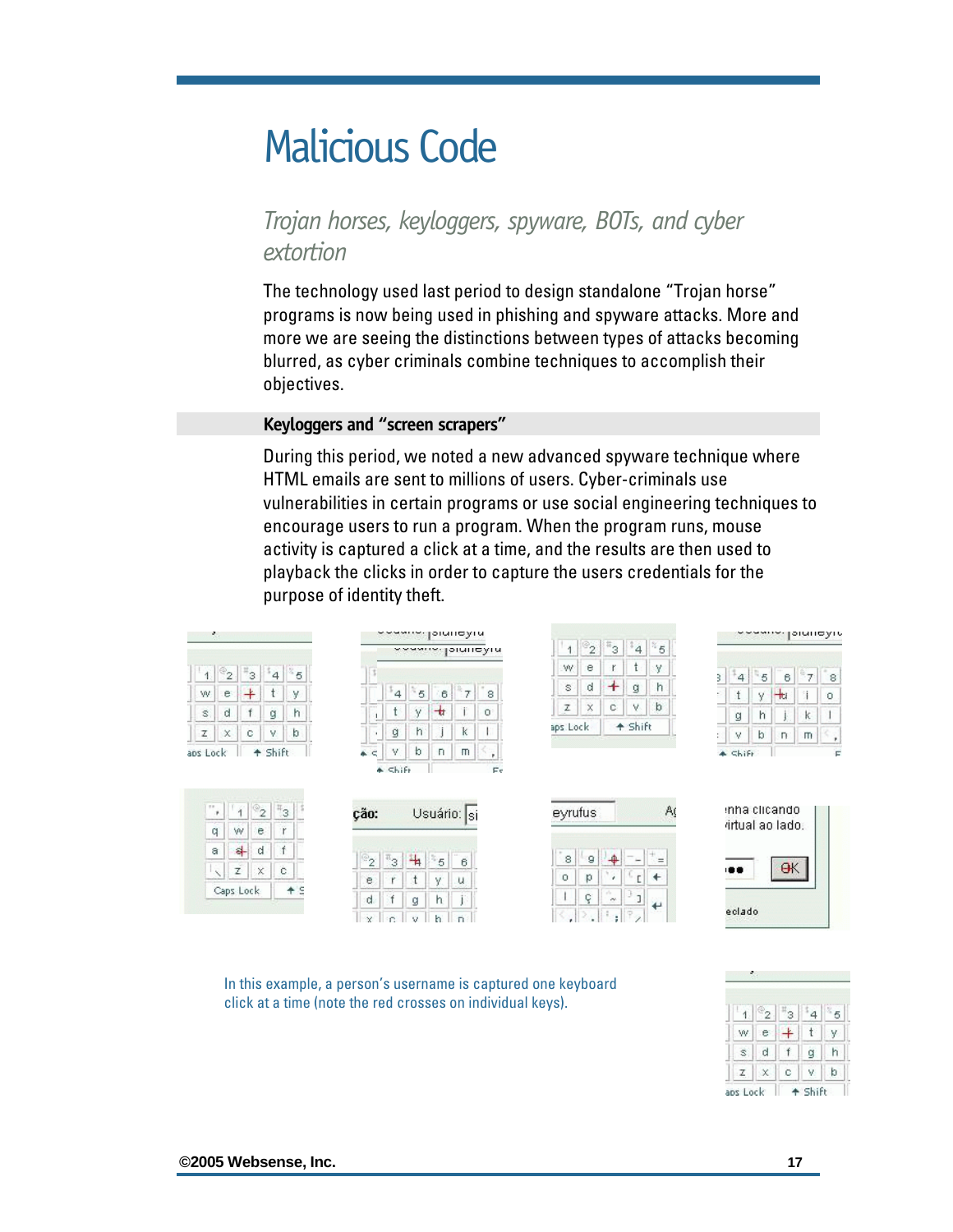<span id="page-19-0"></span>We also noted a case in the UK where the British Hi-Tech Crime Unit foiled what would have been one of the biggest computer crimes in history. Thieves attempted to transfer \$420 million from a branch of the Japanese bank Sumitomo Mitsui. It is alleged that the thieves hacked into the bank's computer systems using information gleaned from keyloggers.

In another incident, a series of emails containing a variety of Trojan horse programs designed to steal economic and financial information was sent to a number of UK government departments for approximately six months — since January 2005.

#### **Industrial espionage**

We noted several exploits where organizations commissioned the writing of Trojan horses, with the express purpose of stealing information from their competitors.

One example is Trojan.Hotword, in Israel. In this incident, a group of companies paid for the Trojan horse to be created. It was installed remotely, and thwarted desktop firewalls and antivirus software. This particular Trojan horse is self-updating, captures screen shots, sends emails, terminates processes, and executes new files.

#### **BOTs**

As with several other areas of malicious code, the cooperation of malicious code authors and spyware entities is

resulting in increases in sophistication and in the numbers of machines that are infected. During the first half of 2005, we also witnessed an increase in the use of websites in order to control their "zombies" versus the more commonly use of Internet Relay Chat (IRC). This is particularly menacing, as most organizations

*A bot is a program (also called spider or crawler) that accesses websites and gathers content for search engine indexes.*

filter IRC but do not filter HTTP traffic, potentially opening them up to BOT controllers via the Web.

The screenshot below shows an example of a web-based controller where the infected zombies can be selected by region and then controlled through a single web interface. The attacker has complete management control of items such as poisoning the hosts file, running programs, capturing keystrokes, and installing new software on the machines — all remotely.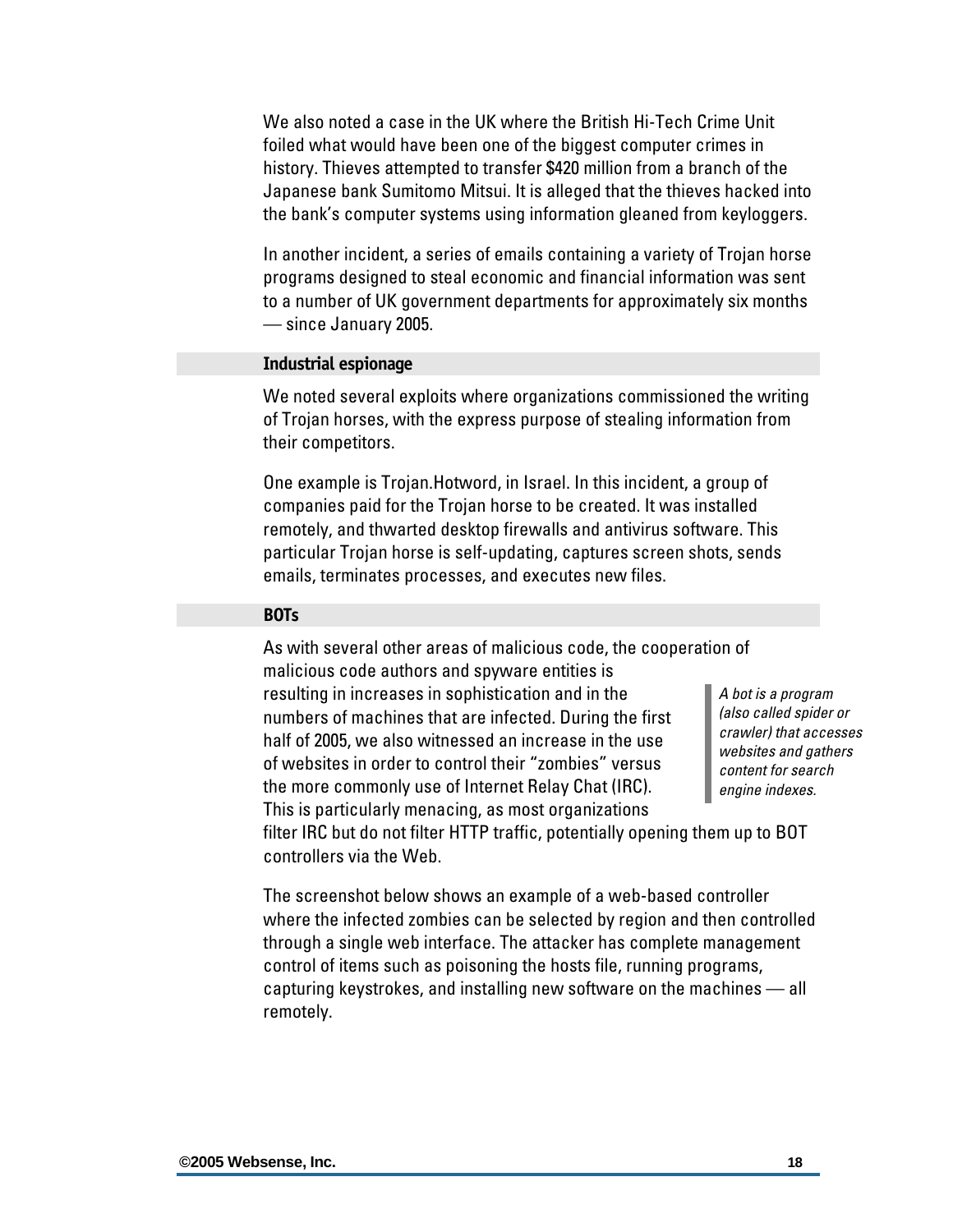<span id="page-20-0"></span>

| WSLabs Wuherabiliti Webserve Security<br>TOD TO DOINER CONTIDENT. THE CONTIDENS TO DURING TO TO DURINGE<br>Remark: dispayed only online socks (socks that was in online in last 20 minutes)<br>Remark: to copy IP or ID to clipboard press button "copy IP" or "copy ID" | Select by country   All countries |                    |              | $\overline{\phantom{a}}$                                                             |                                                                                                                                                                                            |              |            |
|--------------------------------------------------------------------------------------------------------------------------------------------------------------------------------------------------------------------------------------------------------------------------|-----------------------------------|--------------------|--------------|--------------------------------------------------------------------------------------|--------------------------------------------------------------------------------------------------------------------------------------------------------------------------------------------|--------------|------------|
|                                                                                                                                                                                                                                                                          |                                   |                    |              |                                                                                      |                                                                                                                                                                                            |              |            |
|                                                                                                                                                                                                                                                                          |                                   |                    |              |                                                                                      |                                                                                                                                                                                            |              |            |
|                                                                                                                                                                                                                                                                          |                                   |                    |              |                                                                                      |                                                                                                                                                                                            |              |            |
|                                                                                                                                                                                                                                                                          |                                   |                    |              | submit                                                                               |                                                                                                                                                                                            |              |            |
|                                                                                                                                                                                                                                                                          | Select by state                   | $ol$ $\rightarrow$ |              | submit                                                                               |                                                                                                                                                                                            |              |            |
|                                                                                                                                                                                                                                                                          |                                   |                    |              |                                                                                      |                                                                                                                                                                                            |              |            |
|                                                                                                                                                                                                                                                                          |                                   |                    |              |                                                                                      |                                                                                                                                                                                            |              |            |
| SOCKS                                                                                                                                                                                                                                                                    |                                   | ID                 |              | COUNTRY                                                                              | CTTY                                                                                                                                                                                       | <b>STATE</b> | CONNECTION |
|                                                                                                                                                                                                                                                                          |                                   |                    |              |                                                                                      |                                                                                                                                                                                            |              | ç          |
| 23442                                                                                                                                                                                                                                                                    |                                   |                    | JOOSR        | Ukraine                                                                              | Kiew                                                                                                                                                                                       |              |            |
| 42589                                                                                                                                                                                                                                                                    | Copy ID                           |                    | 71LN2        | Estonia                                                                              | Tallinn                                                                                                                                                                                    |              | ٩          |
| 53261                                                                                                                                                                                                                                                                    | Copy ID                           |                    | <b>FXLPE</b> |                                                                                      | Kiev                                                                                                                                                                                       |              | ń,         |
| 36844                                                                                                                                                                                                                                                                    | Copy ID                           |                    | <b>PSMM</b>  |                                                                                      | Lenina                                                                                                                                                                                     |              | 1          |
| 33692                                                                                                                                                                                                                                                                    | Copy ID                           |                    | /EE10        |                                                                                      |                                                                                                                                                                                            |              | 1          |
| 15819                                                                                                                                                                                                                                                                    | Copy ID                           |                    | <b>UBFK</b>  |                                                                                      | Kies                                                                                                                                                                                       |              | a          |
| 44416                                                                                                                                                                                                                                                                    | Copy ID                           |                    | <b>SRCLN</b> | Ukraine                                                                              | Kiev.                                                                                                                                                                                      |              | ń,         |
| 18815                                                                                                                                                                                                                                                                    | Copy ID                           |                    | <b>IDNBV</b> |                                                                                      |                                                                                                                                                                                            |              | 1          |
| 311 85                                                                                                                                                                                                                                                                   | Copy ID                           |                    | HUYHM        | 险<br>Ukraine                                                                         | Kiev                                                                                                                                                                                       |              | ä          |
| 4.101<br>43858                                                                                                                                                                                                                                                           | Copy ID                           |                    | <b>EKGFH</b> | 國<br>Ukraine                                                                         | Kipp                                                                                                                                                                                       |              | ø          |
| 44516                                                                                                                                                                                                                                                                    | Copy ID                           |                    | <b>INLDB</b> | Ukraine                                                                              | Kieu:                                                                                                                                                                                      |              | H.         |
| 56553                                                                                                                                                                                                                                                                    | Copy ID                           |                    | <b>SZKDE</b> | 図<br>Ukraine                                                                         | Uinnitsa                                                                                                                                                                                   |              | ۹          |
| 33938                                                                                                                                                                                                                                                                    | Copy ID                           |                    | <b>ZNECR</b> | 図<br>Ukraine                                                                         | Lenina                                                                                                                                                                                     |              |            |
| 0.225<br>52319                                                                                                                                                                                                                                                           | Copy ID                           |                    | 102SF        | [B] <sub>Ukraine</sub>                                                               | <b>Dniepropetrousk</b>                                                                                                                                                                     |              |            |
|                                                                                                                                                                                                                                                                          | 57484                             | Copy ID<br>Copy ID |              | Current country selected: all<br>Current state selected: all<br>List<br><b>FIVHW</b> | <b>图</b> Ukraine<br>$\mathbb{R}$<br>$\mathbb{R}$<br><b>B</b> Ukraine<br><b>B</b> Ukraine<br><b>B</b> Ukraine<br>$\left \frac{1}{2}\right $ Ukraine<br>厬<br><b>S</b> Ukraine<br>$\boxed{S}$ | Ddessa       |            |

#### **Cyber extortion discovery**

In May 2005 we received reports of a new attack that attempts to extort money from users by encoding files on their machines and then requesting payment for a decoder tool.

The original infection occurs when the user visits a malicious website that exploits a previous vulnerability in Microsoft Internet Explorer. This vulnerability allows applications to run without user intervention. The malicious website uses the Windows help subsystem and a CHM file to download and run a Trojan horse (download-aag). The downloader then connects, via HTTP, to another malicious website. This website hosts the application that encodes files on the user's local hard disk and on any mapped drives on the machine. The malicious code also drops a message onto the system with instructions on how to buy the tool needed to decode the files. This message includes the email address of a third party to contact for instructions, and the user is directed to deposit money into an online E-Gold account.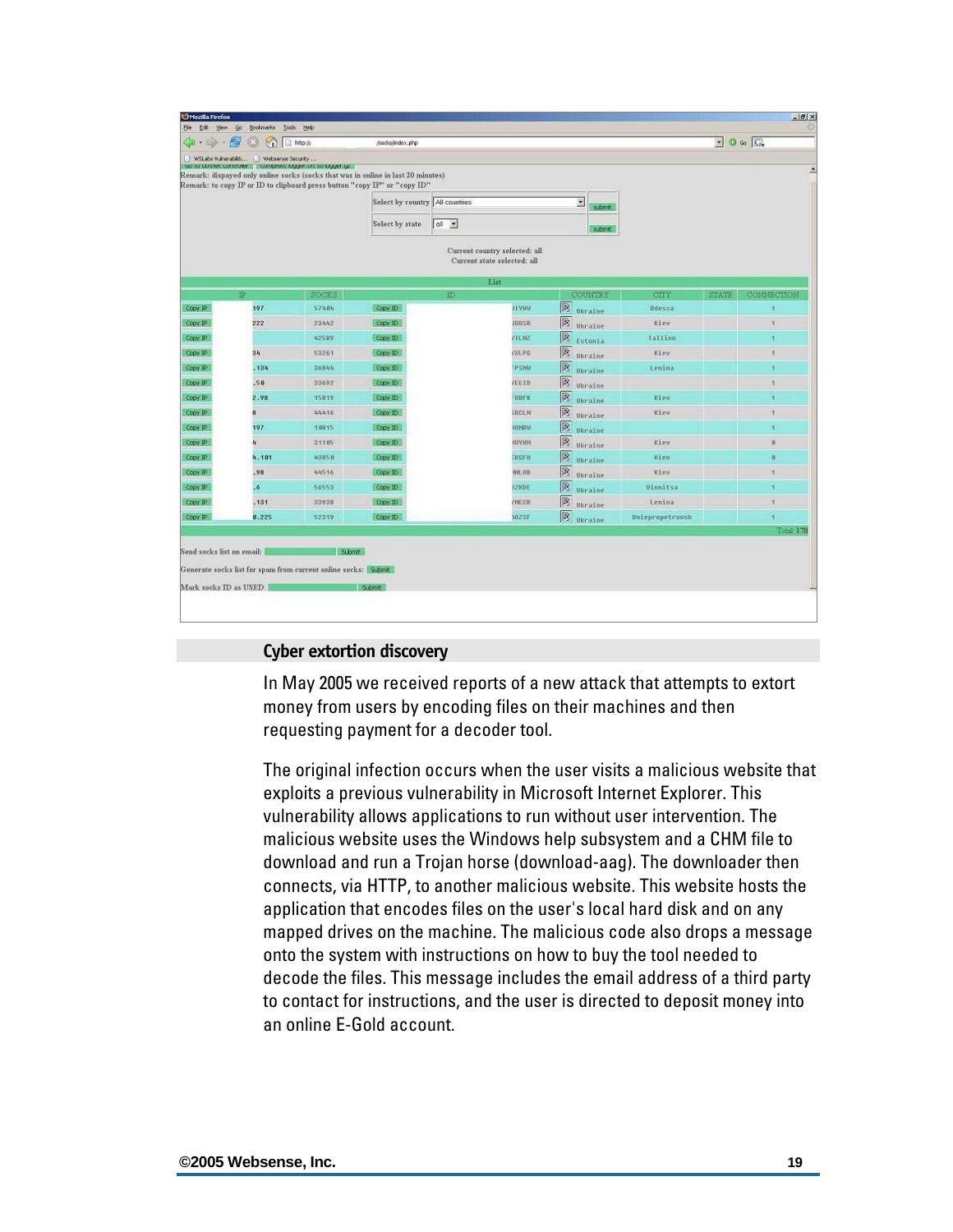<span id="page-21-0"></span>

| ATTENTION !!! - Notepad                                                                                     |     |  |
|-------------------------------------------------------------------------------------------------------------|-----|--|
| File Edit Format View Help                                                                                  |     |  |
| Some files are coded.<br>To buy decoder mail: <removed>@<br/>with subject: PGPcoder 000000000000X</removed> | COM |  |
|                                                                                                             |     |  |

In this screen shot, the user is informed that files are encoded and is provided with the URL to visit in order to buy the decoder.

| 1103743100869_1_000 - WordPad<br>File Edit View Insert Format Help                                                                                                                                                                                                                 |                                                                                                                                                                                                                                                                                                                                                                     |
|------------------------------------------------------------------------------------------------------------------------------------------------------------------------------------------------------------------------------------------------------------------------------------|---------------------------------------------------------------------------------------------------------------------------------------------------------------------------------------------------------------------------------------------------------------------------------------------------------------------------------------------------------------------|
|                                                                                                                                                                                                                                                                                    |                                                                                                                                                                                                                                                                                                                                                                     |
| $D \times H \otimes R$ a second                                                                                                                                                                                                                                                    |                                                                                                                                                                                                                                                                                                                                                                     |
| PGPcoder 0000000000 vsF#D, IpVtDoiC D6etaOlo PD"CerC"0, A DecSt ż<br>y)<br>%~BÅ<ûCzvíFODZ'*' (ixei æbő:Ü\$DêšNN-DvzÑéD''*Dâ OĖÏhÅ,<br>/P9-z[K'@'dkü', vFDZ 900Z10VBO\D"è<br>IDeA, IPtY0000Tat (S4S-4<br>+Dİ÷èÖİÁjçè^E'yŐiD',XJD±XbOxÓ,bD"¶-s46]jx"kücÖŹJBxDJ6<br>DSGD4-40.0(#)D<3> | <sup>1</sup> 'æg€[CDqOÅÑ2Å<óKr¦7DOD[ätއδ,ï(ÄDhêûäÏ»ŒhIMÝIlLoDö*»¤·Ž'NDŮTpy;‡hšf"[Pk{OÏÒkOù¥Y}±ìA(OV.Ô°LO…÷)ÄænçDâÏē¤uDO*?¶zŮ{{ <br>Π; ús/-«i*2?X*OÈ*kü*6: Ρg207"gD7Ö<>D'ï'8ébòDæxݱ'IAÓB*}Ŏúôt, gaD«ΤpD*ÄrEDhšr(jV*?È@EWoDóTroÈDúÊ01Ő_"Ο(b'ÄD *ÎêÓ*icD'àE<br>0 *Ê döcüD«dz>'¶Ü  07x-NĚÜn÷*6"«à,4^^erá%D^Å-ïNn01FδàDòOI# ziZD.né'''¦DïDçeåHK"i.*ÂpYD@UýÿżbvA-€°.C-D·k |

This screen illustrates how encoded text appears to the user before it is decoded.

Decoder costs USD 200. Send USD 200 to e-gold account send message about it and I send programm to your email. About e-gold see www.e-gold.com

In this screen shot, the user is informed that files are encoded and is provided with the URL to visit in order to buy the decoder.

#### **Spyware**

#### **H1 2005 spyware statistics**

Some websites either host spyware-related downloads or are used as part of "back channel" communications. We saw the number of these sites increase by 285% from January 2005 to June 2005. During the same period, we saw the number of spyware-related applications increase by 373%.

#### **Spyware evolution**

The line between spyware and malicious code is blurring. Spyware authors are starting to employ similar techniques to get their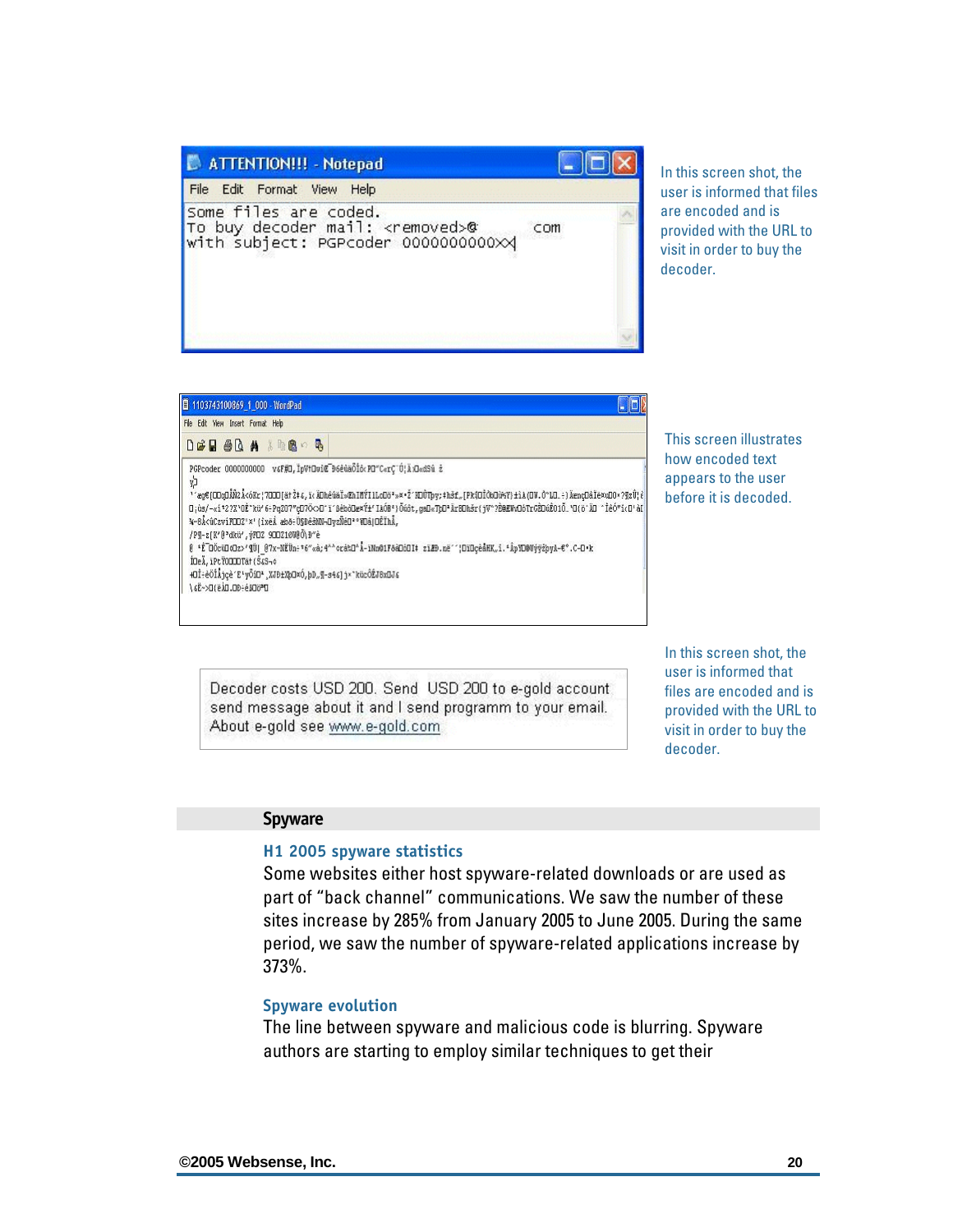<span id="page-22-0"></span>advertisements on desktops. The motives are also becoming more deviant.

#### **Spyware classifications**

During the first half of 2005, Websense Security Labs joined the Anti-Spyware Coalition (ASC), a group dedicated to building a consensus about definitions and best practices in the debate surrounding spyware and other potentially unwanted technologies.

The ASC defines spyware as: Technologies implemented in ways that impair users' control over:

- Material changes that affect their user experience, privacy, or system security
- Use of their system resources, including what programs are installed on their computers
- Collection, use, and distribution on their personal or otherwise sensitive information

These are items that users will want to be informed about, and which the user, with appropriate authority from the owner of the system, should be able to easily remove or disable.

As the illustration below shows, several types of spyware fit this classification.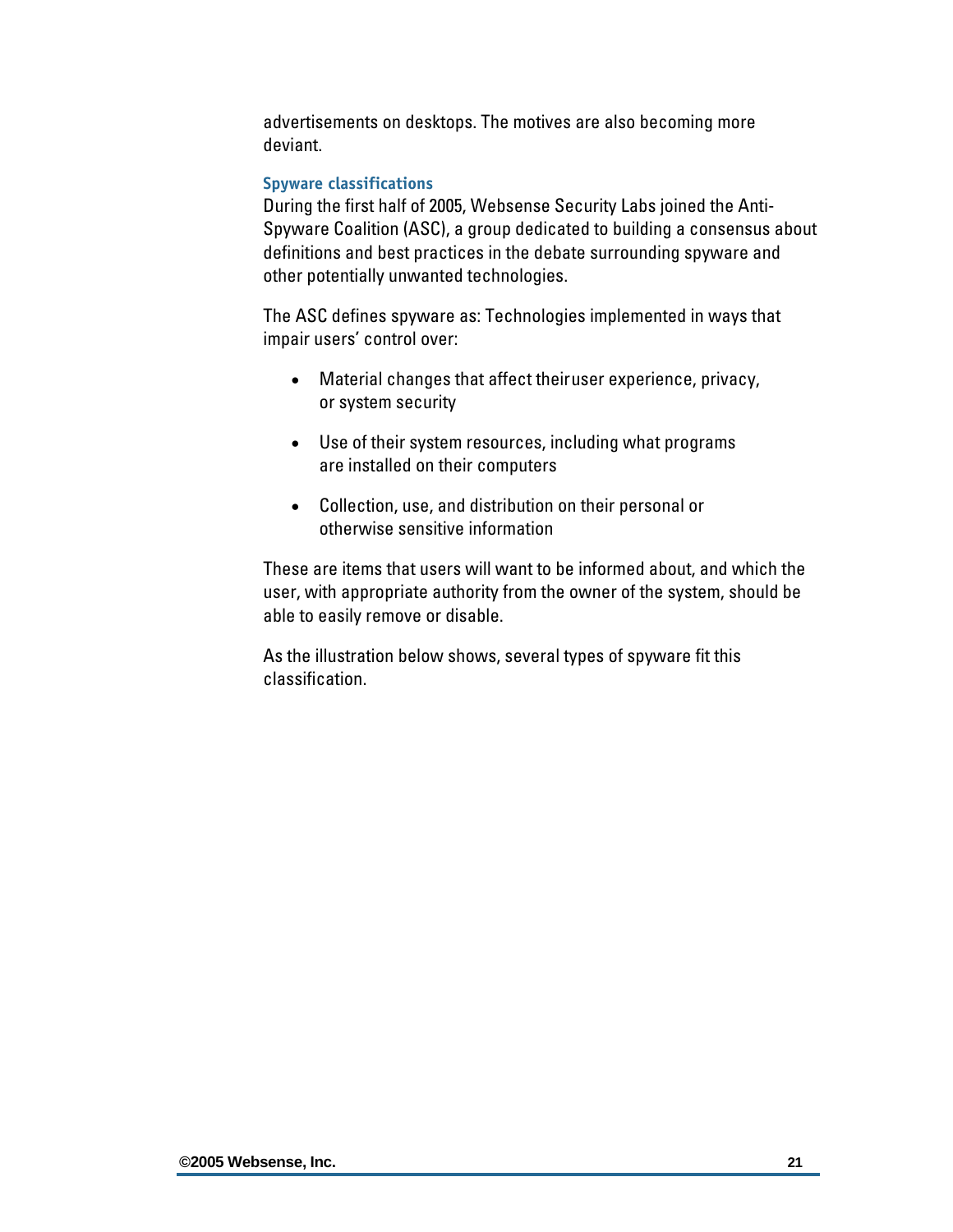

This illustration shows how spyware can be more than simply a vehicle to deliver advertisements to the end user. During the first half of 2005, several cases of corporate espionage that used targeted malicious code were used to gather information from banks and competitors.

Following the trend of other types of malicious code, the level of spyware sophistication has also risen. Code injection, DLL replacement, and rootkits are all being used to gain access to end users' machines. We are also seeing more difficulty in cleaning infected machines after the point of contamination. Code often modifies itself and the system over time in order to reinstall itself.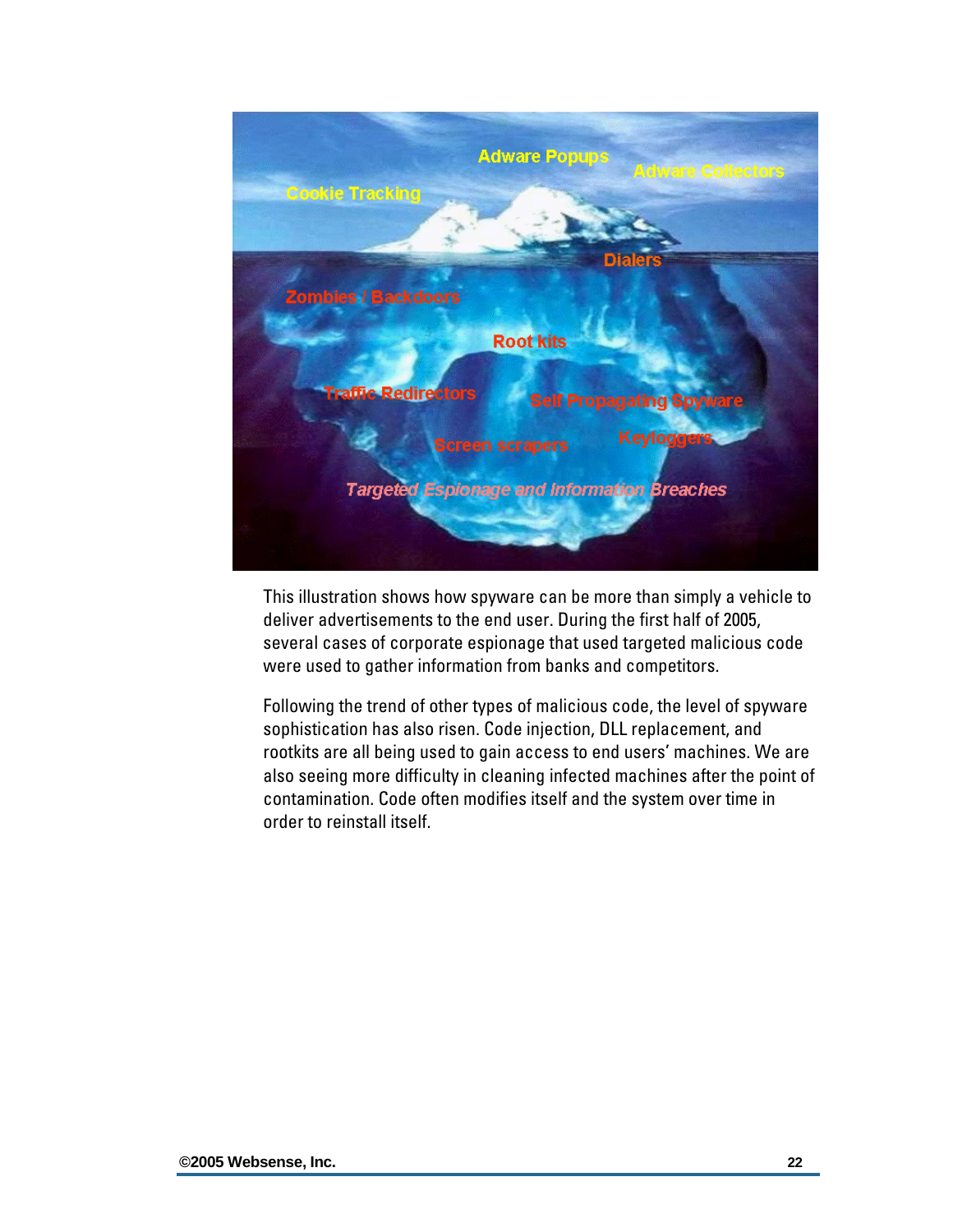## <span id="page-24-0"></span>Hacking Websites and Hacking **Tools**

During the first half of 2005, several virus writers, spyware authors, and BOT controllers around the world were arrested. There appear to be more hackers for hire than ever, and a great deal of money is being made as more crime "professionals" have entered the arena. Hacking for fame is not as frequent as in the past; hacking for fortune is now much more common.

We also witnessed a case in Israel (mentioned previously) where prominent businesses were charged with hiring hackers to build a Trojan horse in order to spy on industry competitors. In the U.K., the Sumitomo Mitsui Bank barely escaped an illegal transfer of millions of dollars from a planned keylogger attack.

Hacking websites continue to be a place for trading and selling of information and tools to use for building your own malicious code or conducting a phishing attack. Credit card trading sites and identities are also being sold and bartered for online.

In this period, unique websites hosting hacking applications surpassed the 17,000 mark and hacking applications surpassed 10,000.

We project that increased cooperation and organization within the cybercriminal underground will lead to more advanced techniques. In addition, the ability for criminals to monetize and launder the information they have is becoming more efficient.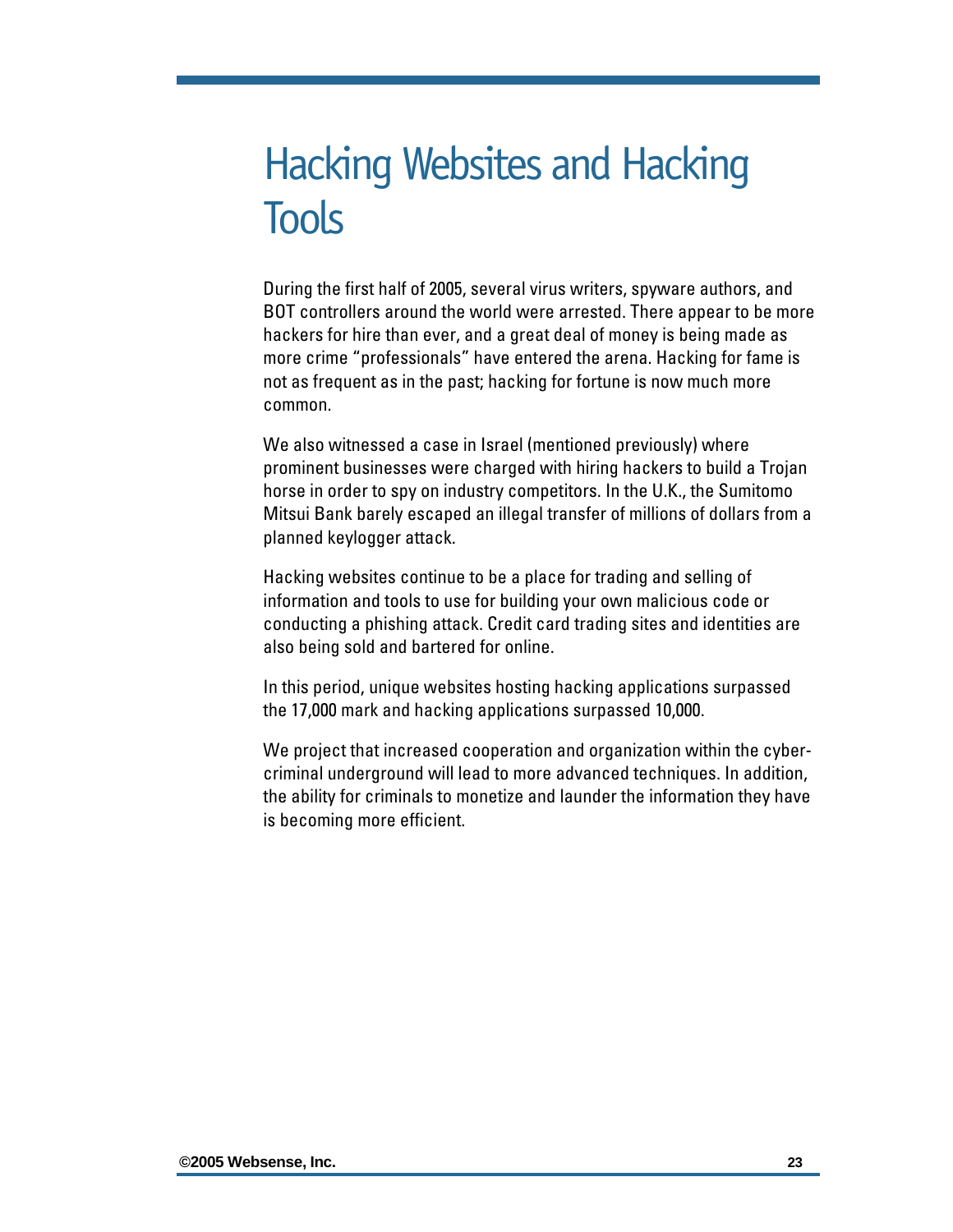## <span id="page-25-0"></span>Peer-to-Peer, Instant Messaging, and Chat

Throughout the first half of 2005, the use of the P2P networks, instant messaging, and chat have all increased as a means to distribute malicious code and entice users to visit malicious websites.

The BOT phenomenon of 2004 continued and attributed to most of the malicious code techniques that use P2P, chat, or instant messaging. Today more than 70% of the malicious code that uses one of the aforementioned attack vectors uses solely IRC. In most cases, IRC provides the means to command and control BOT networks (zombies).

Instant messaging was also used more frequently in attacks. Most of these attacks utilized vulnerabilities to spread or were combined with social engineering and a malicious website to entice the user to download and run code.

Microsoft Instant Messenger, AOL AIM, and Yahoo! were the favorite targets for malicious code writers.

The use of P2P in order to spread malicious code was flat through 2005. We saw no relevant increase or decrease from H2 2004.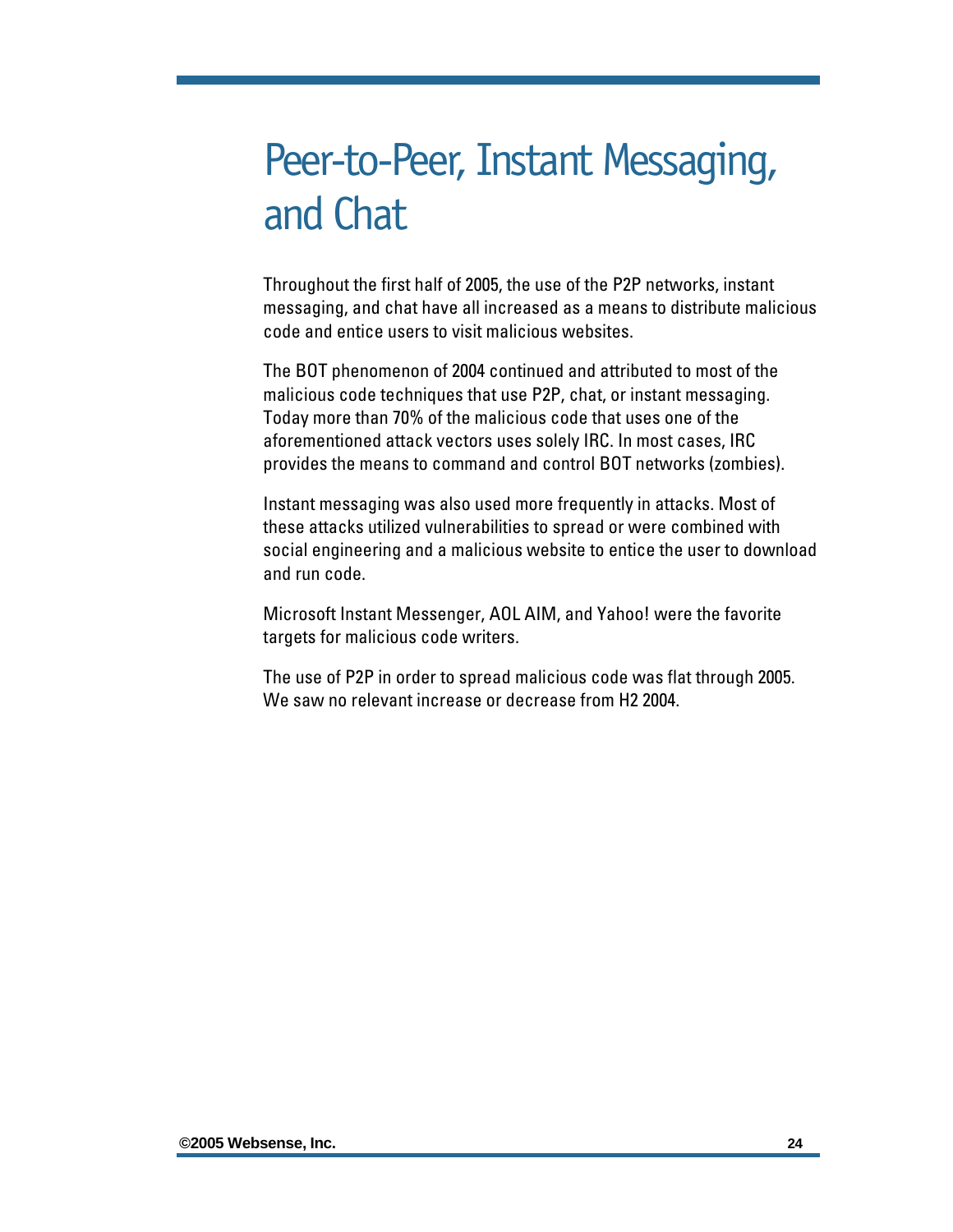## <span id="page-26-0"></span>Websense Security Labs' Anti-Crime Efforts

#### **Project: Crimeware**

In response to the increase in new types of phishing attacks using malicious code, Websense teamed with the Anti-Phishing Working Group (APWG) to create Project: Crimeware, a program of collaborative research designed to capture, record, and characterize incidents that are new and emerging. This new information will allow the APWG to include data in the monthly report and, possibly, other reports that specifically address the threats posed by crimeware.

*The Anti-Phishing Working Group defines crimeware us a genus of technology distinguished from adware, spyware, and malware by the fact that it is, by design, developed for the single purpose of animating a financial or business crime.*

#### **Anti-Spyware Coalition**

During this period, Websense Security Labs joined the Anti-Spyware Coalition (antispywarecoalition.org). This group, which was convened by the Center for Democracy and Technology, is dedicated to building a consensus about definitions and best practices in the debate surrounding spyware and other potentially unwanted technologies. Composed of antispyware software companies, academics, and consumer groups, the ASC seeks to bring together a diverse array of perspective on the problem of controlling spyware and other potentially unwanted technologies.